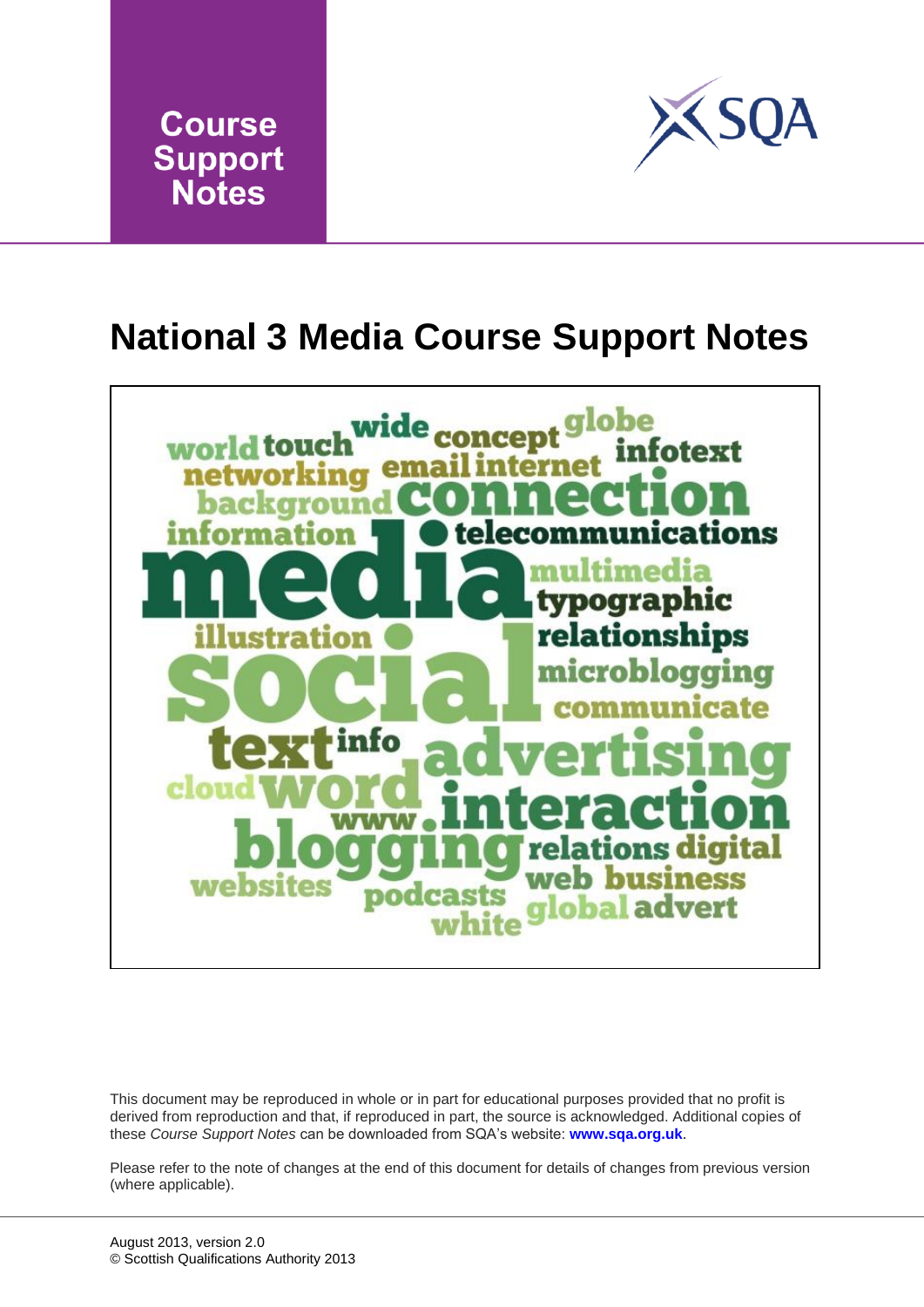## **Contents**

#### **Course Support Notes**

| Introduction                                              | $\mathbf{1}$   |
|-----------------------------------------------------------|----------------|
| General guidance on the Course                            | $\overline{2}$ |
| Approaches to learning, teaching and assessment           | 5              |
| Equality and inclusion                                    | 9              |
| Appendix 1: Reference documents                           | 10             |
| Appendix 2: An illustrative guide to the key aspects      | 11             |
| Administrative information                                | 12             |
| Unit Support Notes - Creating Media Content (National 3)  | 13             |
| Introduction                                              | 14             |
| General guidance on the Unit                              | 15             |
| Approaches to learning, teaching and assessment           | 16             |
| Equality and inclusion                                    | 20             |
| Appendix 1: Reference documents                           | 21             |
| Administrative information                                | 22             |
| Unit Support Notes - Analysing Media Content (National 3) | 23             |
| Introduction                                              | 24             |
| General guidance on the Unit                              | 25             |
| Approaches to learning, teaching and assessment           | 26             |
| Approaches to assessment                                  | 29             |
| Equality and inclusion                                    | 31             |
| Appendix 1: Reference documents                           | 32             |
| Administrative information                                | 33             |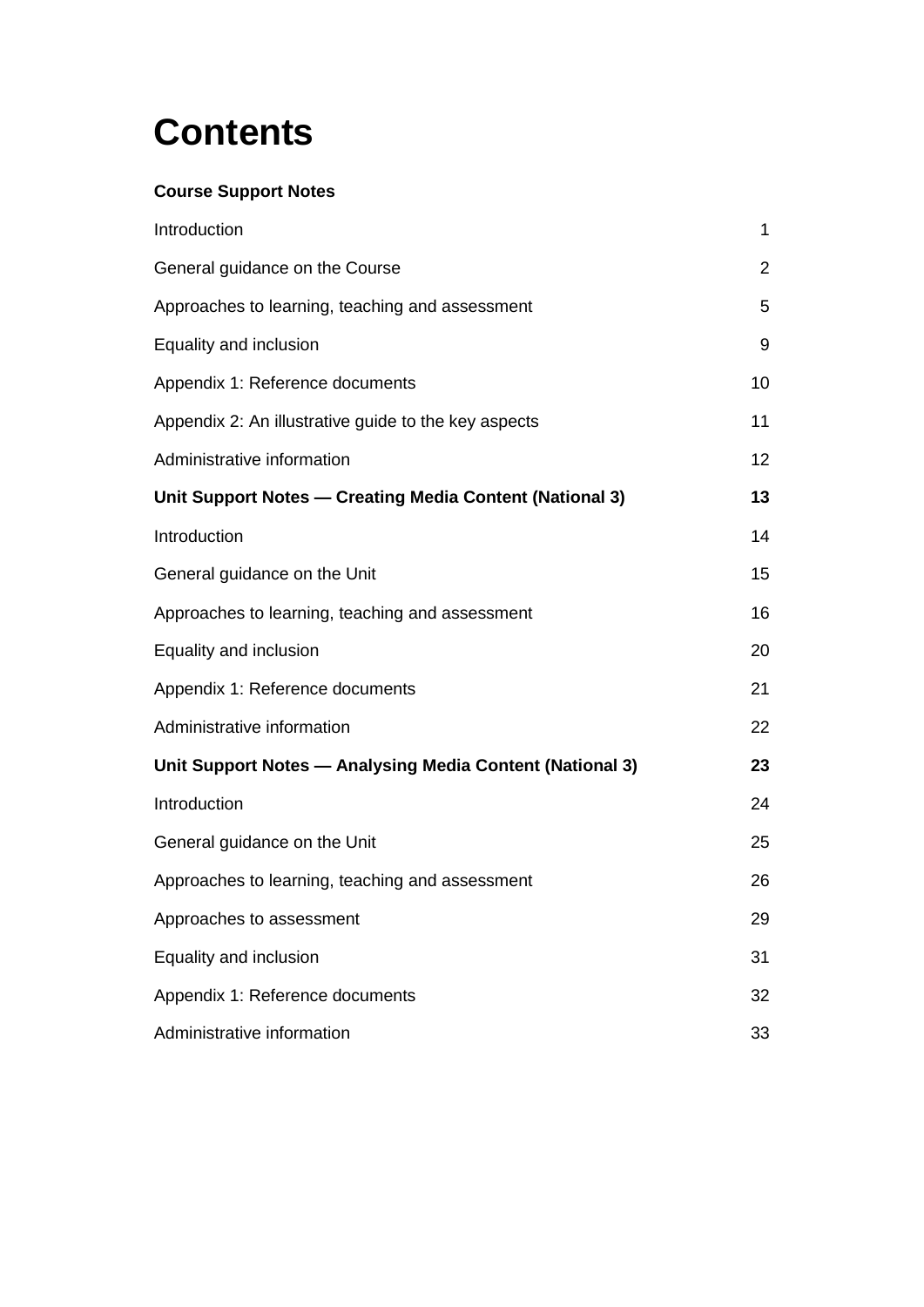# <span id="page-2-0"></span>**Introduction**

These support notes are not mandatory. They provide advice and guidance on approaches to delivering and assessing the National 3 Media Course. They are intended for teachers and lecturers who are delivering the Course and its Units. They should be read in conjunction with the *Course Specification* and the Unit Specifications for the Units in the Course.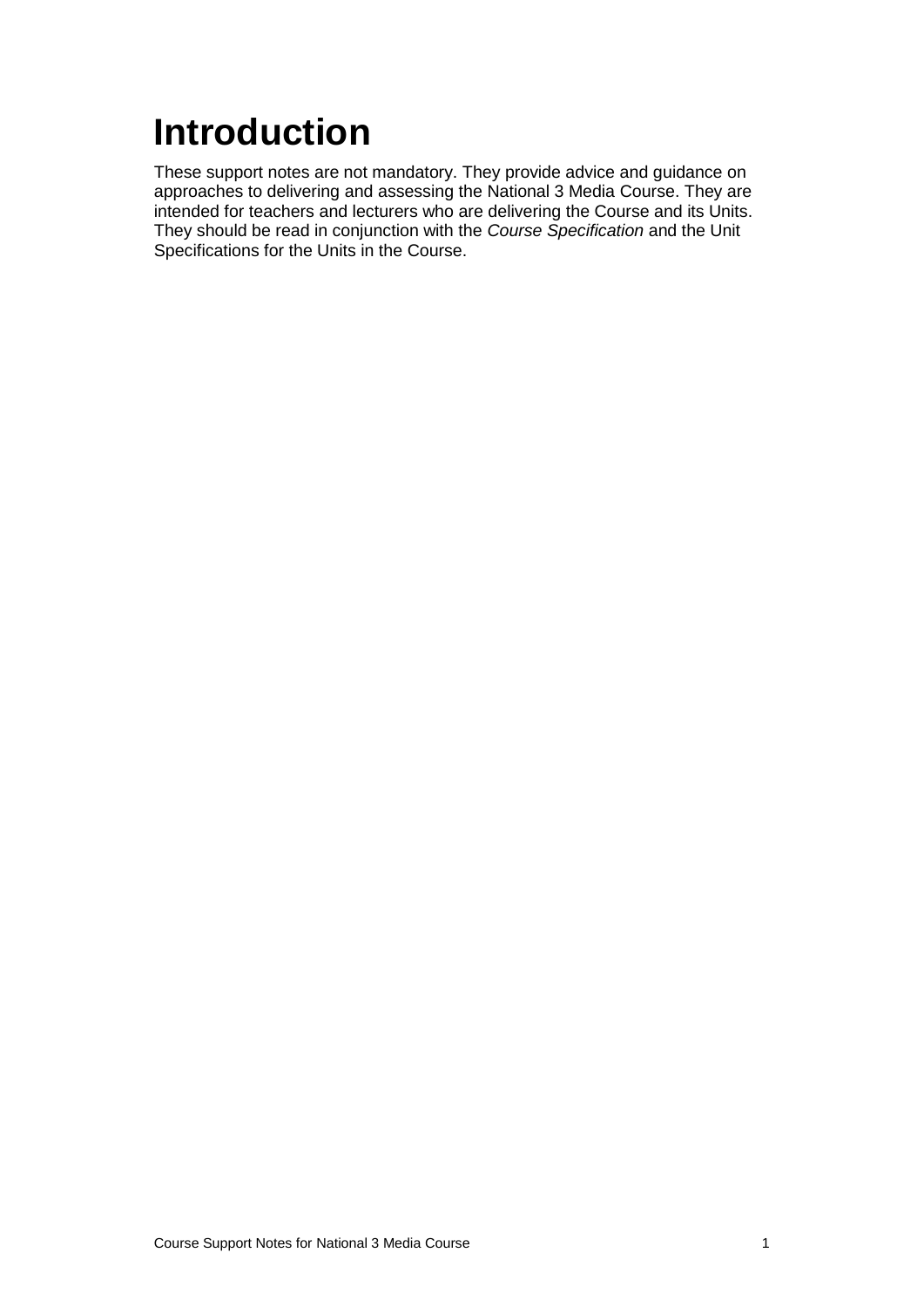## <span id="page-3-0"></span>**General guidance on the Course**

### **Aims**

The main purpose of this Course is to analyse and create media content. The Course enables learners to understand and develop their media literacy skills and to appreciate the opportunities and challenges that occur within the media industry. This Course provides learners with opportunities to develop both theoretical knowledge of the media and the ability to create media content.

The National 3 Media Course offers learners opportunities to develop and extend a wide range of skills. In particular, this Course aims to enable learners to develop:

- the ability to analyse and create media content, as appropriate to purpose, audience and context
- $\bullet$  knowledge of the key aspects of media literacy
- $\bullet$  knowledge of the role of media within society
- $\bullet$  the ability to plan and research when creating media content, as appropriate to purpose, audience and context
- $\bullet$  the ability to reflect on learners' practice

### **Progression into this Course**

Entry to this Course is at the discretion of the centre.

#### **Experiences and outcomes**

New National Courses have been designed to draw on and build on the curriculum experiences and outcomes as appropriate. Qualifications developed for the senior phase of secondary education are benchmarked against SCQF levels.

Learners who have completed Curriculum for Excellence experiences and outcomes will find these an appropriate basis for doing the Course.

In this Course, experiences and outcomes from the English, literacy, and expressive arts curriculum areas may provide an appropriate basis for entry to the Course. Centres wishing to establish the suitability of learners without prior qualifications and/or experiences and outcomes may benefit from carrying out a review of prior life and work experiences. This approach may be particularly useful for adult returners to education.

### **Skills, knowledge and understanding covered in this Course**

This section provides further advice and guidance about skills, knowledge and understanding that could be included in the Course.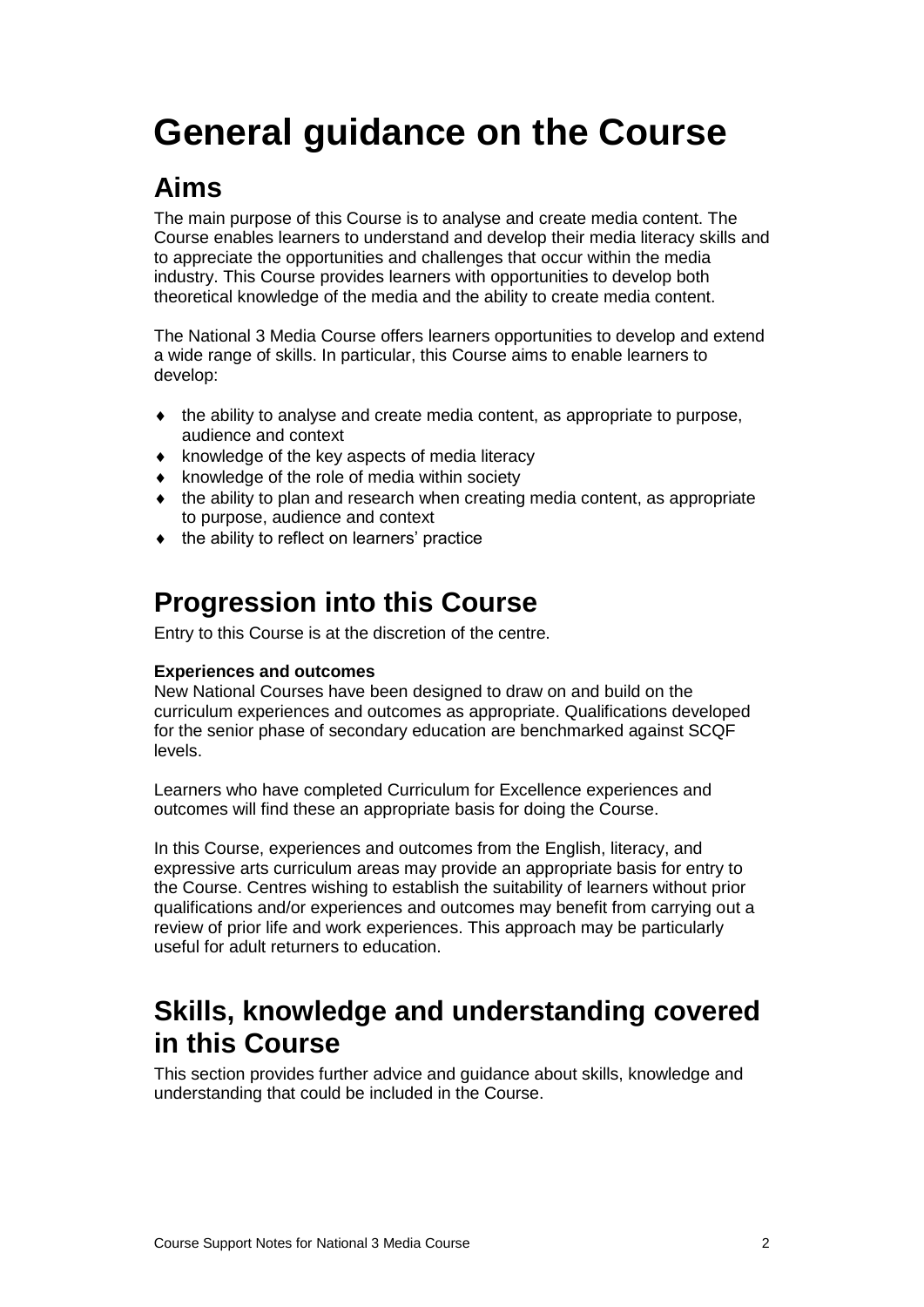These include:

- analysing and creating media content, as appropriate to purpose and audience
- basic knowledge of the key aspects of media literacy as appropriate to content
- ◆ basic evaluation skills
- basic knowledge of the role of media within society
- basic knowledge of contextual factors, constraints and freedoms that affect producers of media content

Key aspects of media literacy:

- ◆ categories
- ◆ language
- **+** representation
- ◆ narrative
- audience
- institutions

'Appendix 1: An illustrative guide to the key aspects' provides further information on the related key aspect concepts which are appropriate to National 4 Media.

### **Progression from this Course**

This Course or its component Units may provide progression to:

◆ National 4 Media

### **Hierarchies**

**Hierarchy** is the term used to describe Courses and Units which form a structured sequence involving two or more SCQF levels.

It is important that any content in a Course and/or Unit at one particular SCQF level is not repeated if a learner progresses to the next level of the hierarchy. The skills and knowledge should be able to be applied to new content and contexts to enrich the learning experience. This is for centres to manage.

The National 3 Media forms a hierarchy with the Media Course (National 4), Media Course (National 5) and the Higher Media Course. The Courses at National 3, National 4, National 5 and Higher follow a similar structure in terms of Outcomes and Assessment Standards but differ in the degree of difficulty and complexity from one level to the next. This structure aims to facilitate bi-level teaching and enables learners to gain recognition for their best achievement. Learners may achieve and be certificated for Courses or Units at the level above or below.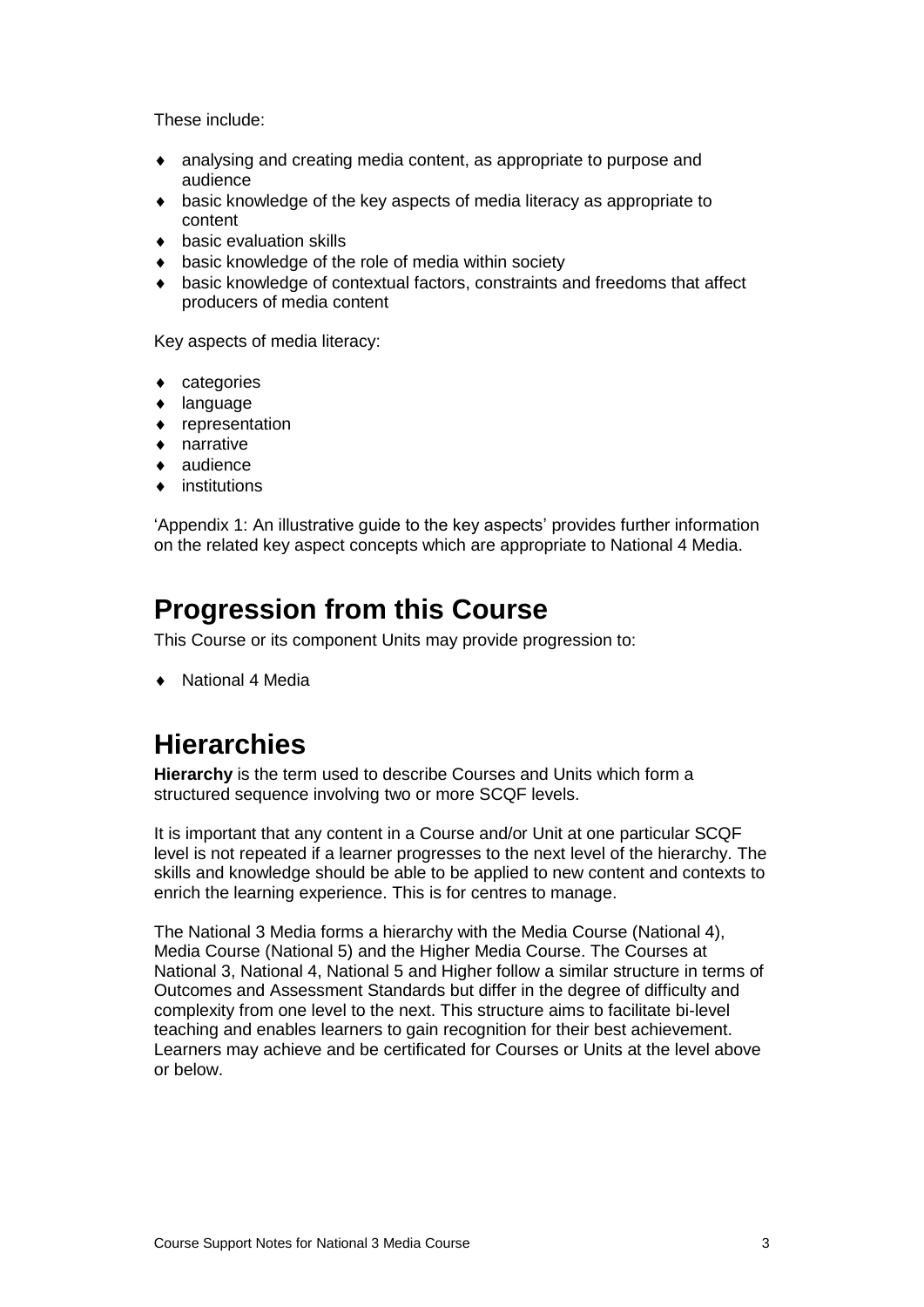The hierarchical relationship between the Courses and Units is shown in the table below:

| <b>National 3</b>     | <b>National 4</b>     | <b>National 5</b>     | <b>Higher</b>         |
|-----------------------|-----------------------|-----------------------|-----------------------|
| Analysing Media       | Analysing Media       | Analysing Media       | Analysing Media       |
| Content               | Content               | Content               | Content               |
| <b>Creating Media</b> | <b>Creating Media</b> | <b>Creating Media</b> | <b>Creating Media</b> |
| Content               | Content               | Content               | Content               |
|                       | Added value -         | Course                | Course                |
|                       | assignment            | assessment            | assessment            |

.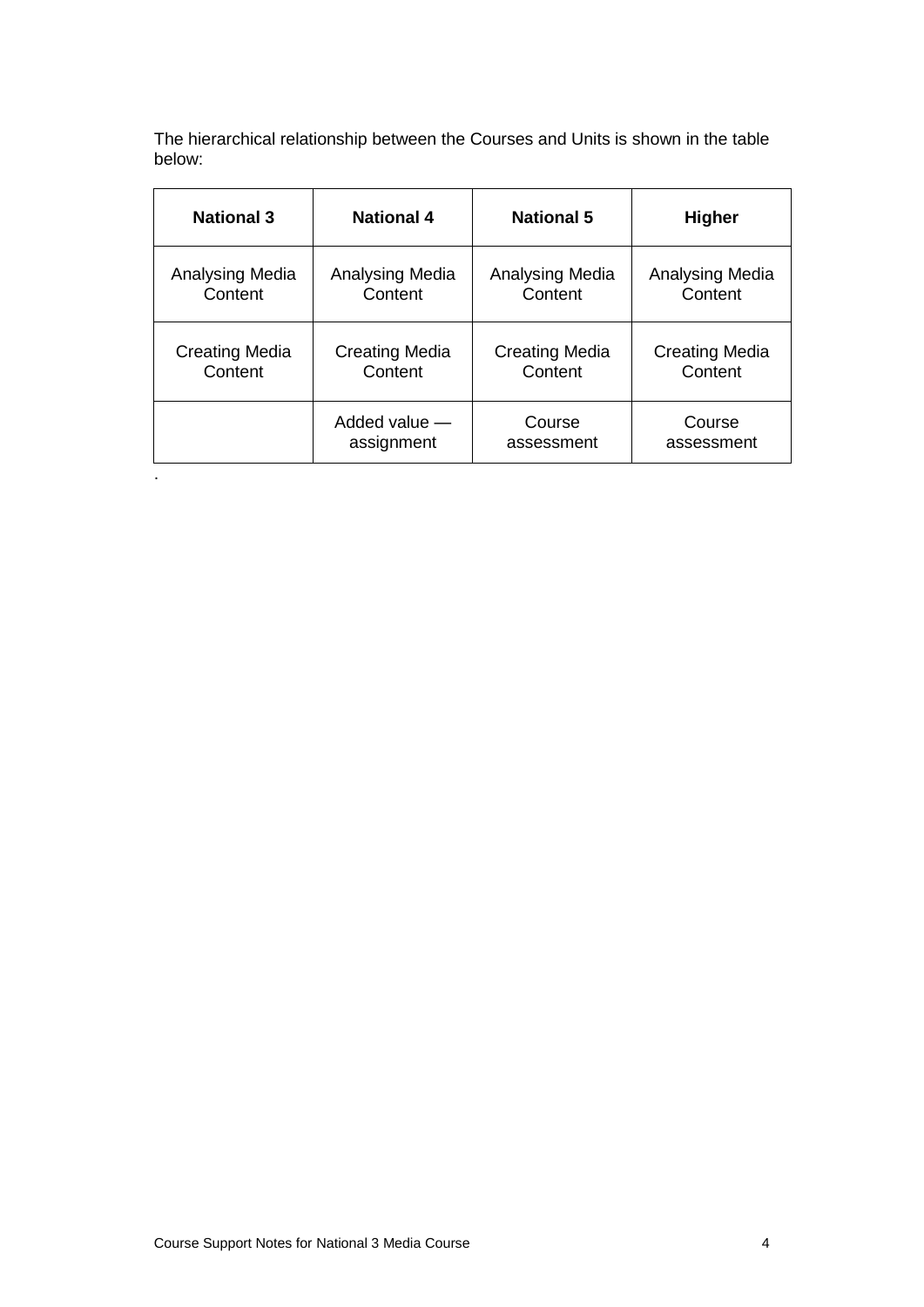### <span id="page-6-0"></span>**Approaches to learning, teaching and assessment**

Effective learning and teaching will draw on a wide variety of approaches to enrich the experience of learners. In particular, practical approaches to learning and teaching which provide opportunities for personalisation and choice will help to motivate and challenge learners.

Learning about Scotland and Scottish culture will enrich the learners' learning experience and help them to develop the skills for learning, life and work they will need to prepare them for taking their place in a diverse, inclusive and participative Scotland and beyond. Where there are opportunities to contextualise approaches to learning and teaching to Scottish contexts, teachers and lecturers should consider this.

#### **Key aspects of media literacy**

The combined theoretical and practical skills-based focus of Media lends itself to a variety of delivery methods. Central to these should be the key aspects of media literacy:

- categories
- ◆ language
- **\*** representation
- ◆ narrative
- ◆ audience
- institution

The key aspects are interrelated and learners should develop some understanding of this from the outset of the Course. These key aspects are a starting point for the analysis of any text, and are central to the creation of media content.

In analysing media content, teaching and learning should focus on the development of simple analysis skills in relation to meanings and elements in media content. Basic key aspect terminology could be used when it is appropriate to the content being studied. Learners should be encouraged to consider the links between the content and audience or institutional contexts.

For creating media content, teaching and learning should focus on simple skills in planning and making media content, and on basic awareness of production processes. Learners should be encouraged to use basic key aspect concepts to inform their creative decisions.

#### **Learning and teaching approaches**

With National 3 breadth rather than depth is essential as the goals of the Course are to develop an appreciation of media content in a cultural context and in terms of the industry. The learners will benefit from a range of shorter, achievable tasks.

An engaging and supportive learning environment should be provided to encourage active learner involvement. This could include learning and teaching approaches such as:

inviting media professionals in to discuss their jobs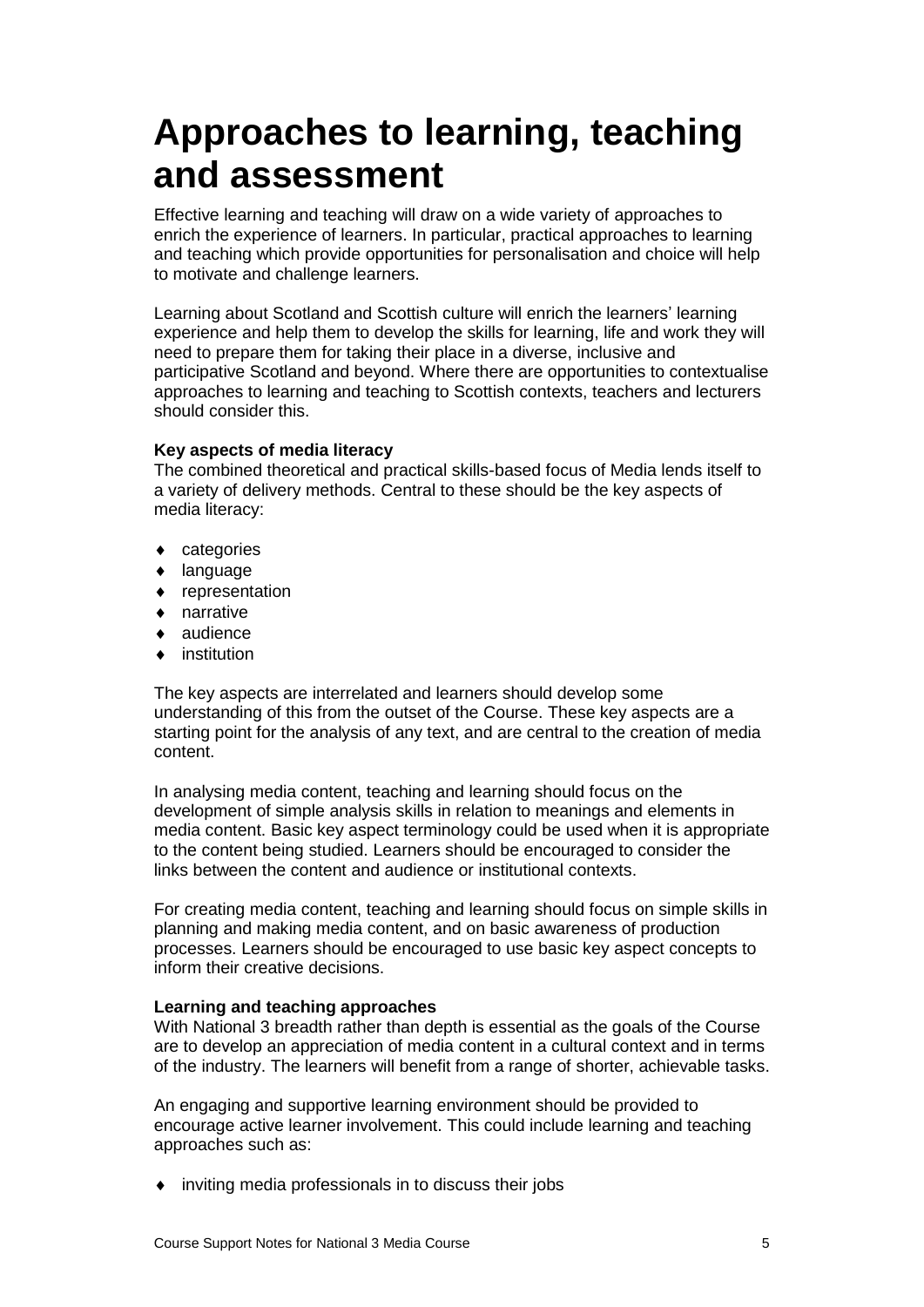- $\bullet$  trips to media agencies
- collaborative work including peer teaching and support or peer evaluation
- discussion and debate around ideas and concepts and how they can be applied
- ◆ using the internet to research
- practical skills such as camerawork or desktop publishing
- $\bullet$  exhibitions of the content that is created
- interviews and surveys on media consumption
- drawing on learners' own experience of the media

#### **Personalisation and choice**

As far as possible learner preferences should be considered to allow for personalisation and choice balanced with a degree of teacher support. This will allow learners to develop the confidence to engage in discussion and to find the ability to assert themselves in both analytical and practical activities. This will help to motivate and challenge learners and also help them apply the key aspects to their existing knowledge of the media. Learners will bring their own experiences to the National 3 Media Course and this should be valued in adapting definitions such as the key aspects to their own prior understanding and subjective opinion.

In the early stages of the course a good deal of emphasis should be placed on this. Learners should be encourage to watch television programmes, engage in game play, visit internet sites, take digital photographs, listen to radio programmes, read magazines and visit the cinema, and come into class and talk about this. This should generate examples that start off the discovery of the meta-language of media. A learning log could be used to keep a track of this.

This can quickly develop into discussion of personal choice (audience); the makers of the product (institution); better telling of the story (narrative) within a type (purpose), and so on.

It is important to note that at this level, breadth of understanding is essential in the key aspects. Learners should be able to grasp alternatives in each.

Further information about possible approaches to learning and teaching for each Unit can be found in the Unit Support Notes.

#### **Sequencing and Integration of Units within the Course**

Sequencing and integration of the delivery and the assessment of the Units is at the discretion of the centre. There is no set way of delivering of the Units and their sequence/integration may be dependent on available resources, time and staff expertise.

The National 3 Media Course can be taught in an integrated way as the *Analysing Media Content* and *Creating Media Content* Units inform each other. For example, learners could both analyse and produce film posters. It is preferable for the learners to experience as broad a range of media as possible, to understand how the six key aspects can be applied widely.

Guidance on approaches to assessment and gathering evidence for the Units within the Course can be found in the *Unit Support Notes*.

Exemplification of assessment is provided in Unit Assessment Support.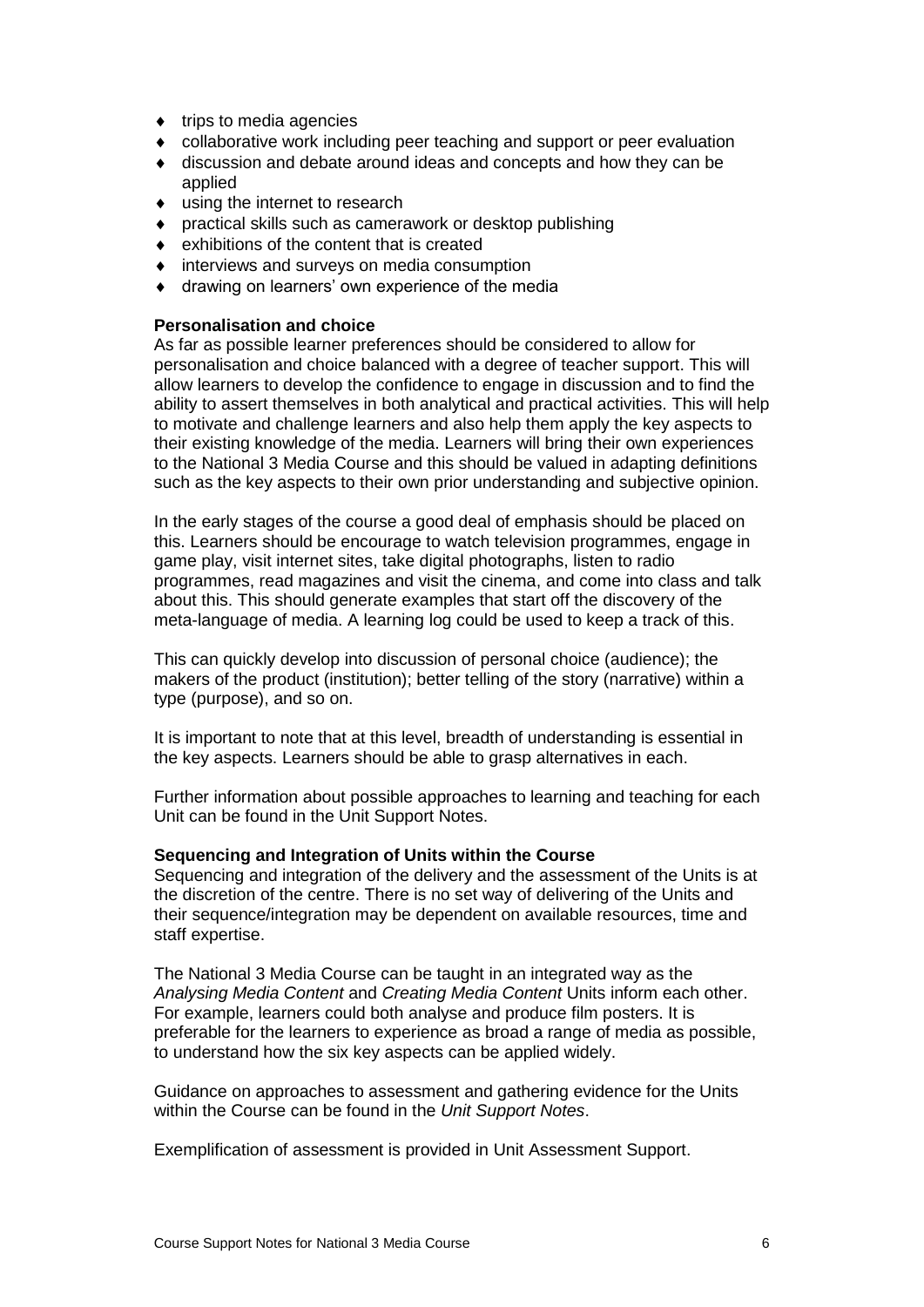### **Combining assessment across Units**

If the Units are delivered as part of the Course, assessment can be combined.

The pattern of combined assessment can mirror that for integrated delivery, suggested in the 'Approaches to learning and teaching' section.

Using an integrated approach to assessment is recommended because it has the potential to:

- enrich the assessment process for both learners and teachers/lecturers by bringing together elements of different Units
- avoid duplication of assessment
- ◆ be cost effective
- allow more time for learning
- allow centres to manage the assessment process more efficiently

When assessment is combined across Units, teachers/lecturers should take particular care to track learners' achievement of the Outcomes and Assessment Standards. Tracking will assist with identifying any necessary reassessment and will also provide evidence of achievement for those learners who do not achieve the whole Course.

#### **Example of combined assessment across the Units:**

#### **Genre**

Learning is focused around the concept of genre. Through analysis learners are asked to identify a genre that they like and follow it through different media from the list below:

- ◆ comics
- ◆ movies
- $\bullet$  trailers
- ◆ games
- website
- ◆ posters

Learners analyse each in terms of the key aspects and then plan and produce examples of their own. They can use the different media to notice what is different, ie context, language, and what is similar, ie genre, representation and narrative. Both analysis and creating tasks can be done in groups to allow peer support, providing that each individual learner has opportunities to generate evidence for assessment.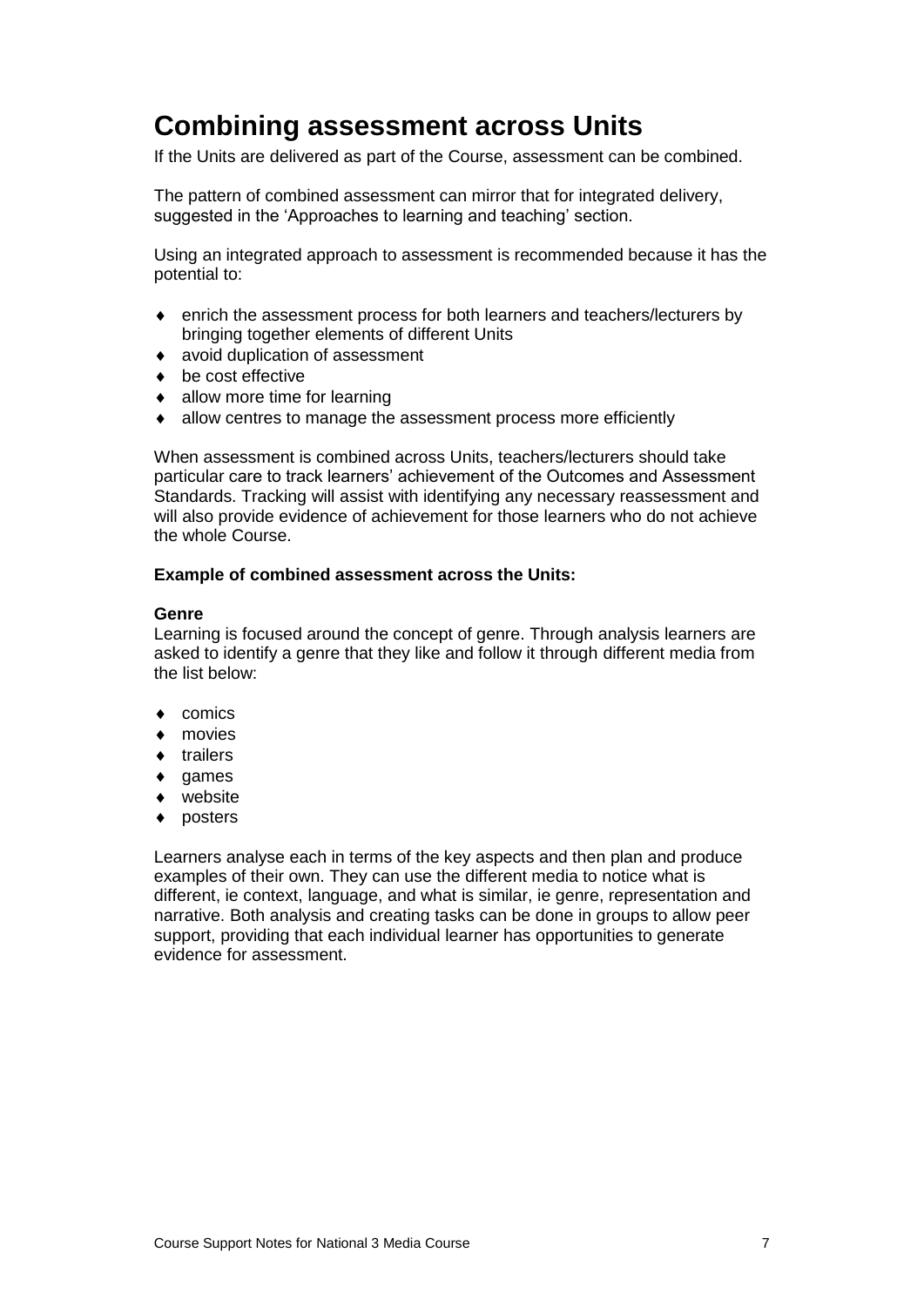### **Developing skills for learning, skills for life and skills for work**

Learners are expected to develop broad generic skills as an integral part of their learning experience. The *Course Specification* lists the skills for learning, skills for life and skills for work that learners should develop through this Course. These are based on SQA's *Skills Framework: Skills for Learning, Skills for Life and Skills for Work* and must be built into the Course where there are appropriate opportunities. The level of these skills will be appropriate to the level of the Course.

During the delivery and assessment of the Course, there may also be opportunities for learners to develop their literacy skills. Literacy skills are particularly important for learners as these skills allow them to access, engage in and understand their learning and to communicate their thoughts, ideas and opinions.

Examples of how the skills for learning, skills for work and skills for life could be developed in each Unit are given in the *Unit Support Notes*.

#### **1 Literacy**

- 1.1 Reading
- 1.3 Listening and talking

#### **4 Employability, enterprise and citizenship**

- 4.3 Working with others
- 4.4 Enterprise
- 4.6 Citizenship

#### **5 Thinking skills**

- 5.4 Analysing and evaluating
- 5.5 Creating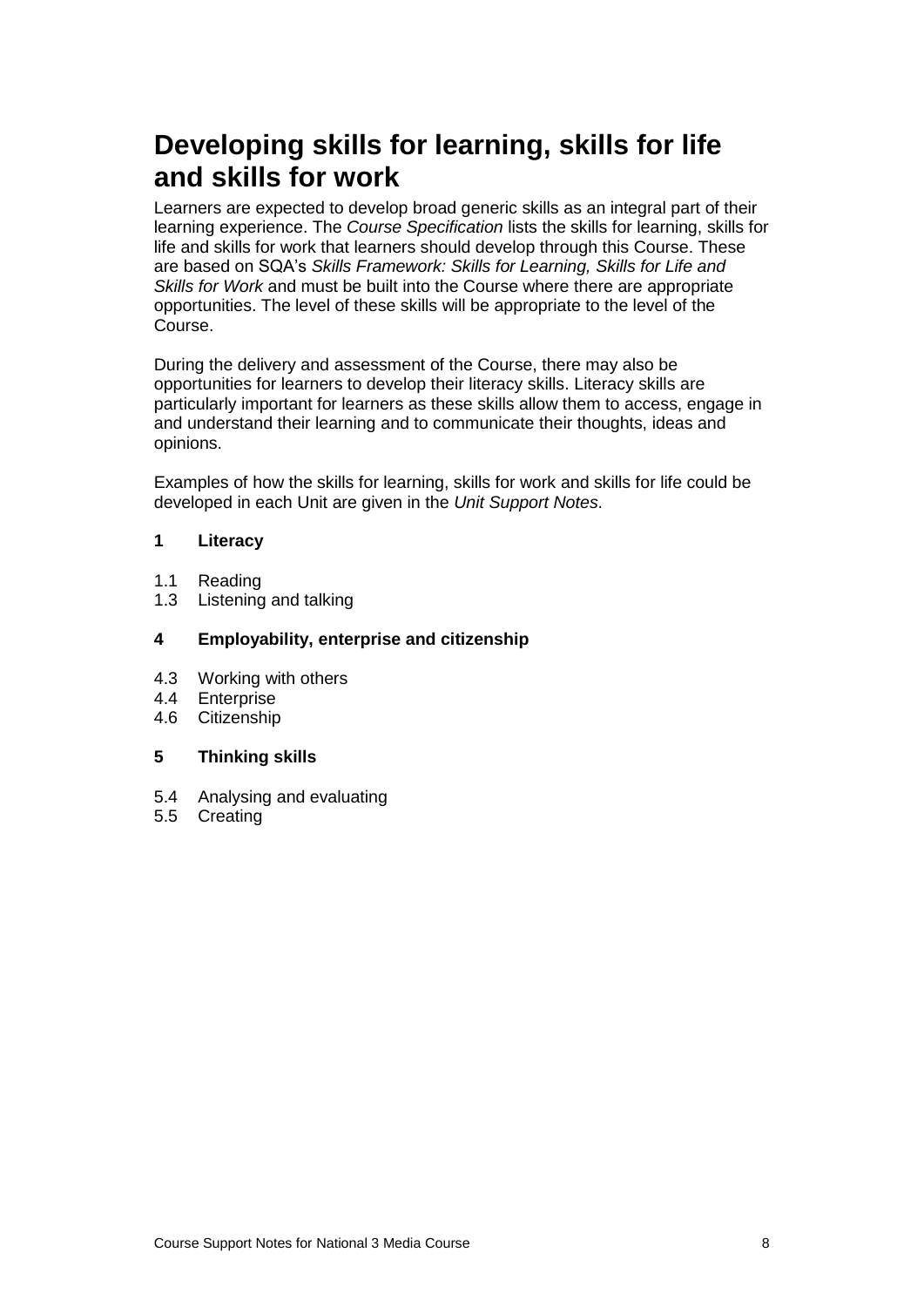## <span id="page-10-0"></span>**Equality and inclusion**

It is recognised that centres have their own duties under equality and other legislation and policy initiatives. The guidance given in these *Course Support Notes* is designed to sit alongside these duties but is specific to the delivery and assessment of the Course.

It is important that centres are aware of and understand SQA's assessment arrangements for disabled learners, and those with additional support needs, when making requests for adjustments to published assessment arrangements. Centres will find more guidance on this in the series of publications on Assessment Arrangements on SQA's website: [www.sqa.org.uk/sqa//14977.html.](http://www.sqa.org.uk/sqa/14977.html)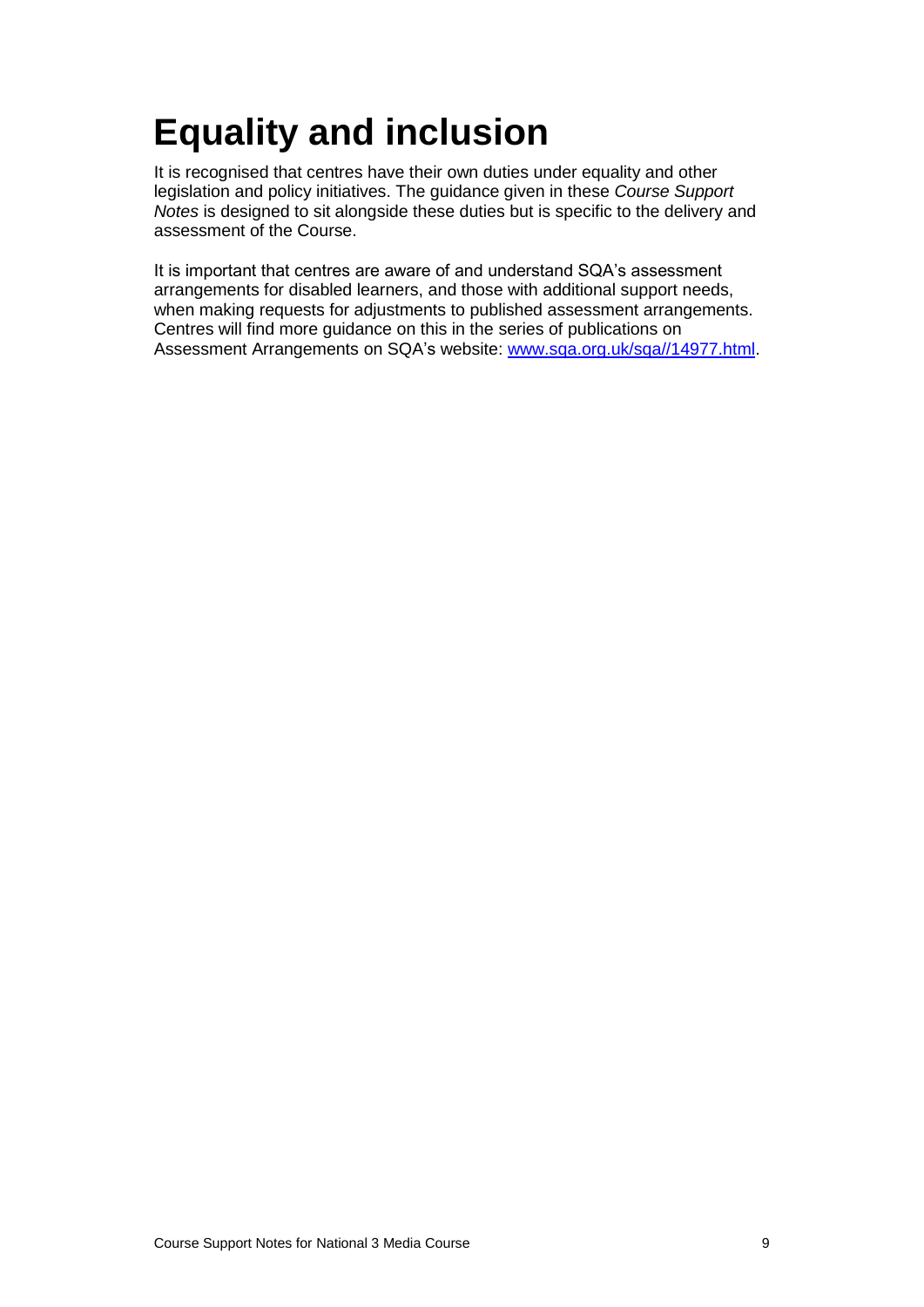## <span id="page-11-0"></span>**Appendix 1: Reference documents**

The following reference documents will provide useful information and background.

- Assessment Arrangements (for disabled learners and/or those with additional support needs) — various publications are available on SQA's website at: [www.sqa.org.uk/sqa//14977.html.](http://www.sqa.org.uk/sqa/14977.html)
- *[Building the Curriculum 4: Skills for learning, skills for life and skills for work](http://www.ltscotland.org.uk/buildingyourcurriculum/policycontext/btc/btc4.asp)*
- *[Building the Curriculum 5: A framework for assessment](http://www.ltscotland.org.uk/buildingyourcurriculum/policycontext/btc/btc5.asp)*
- ◆ [Course Specifications](http://www.sqa.org.uk/sqa/46327.2947.html)
- [Design Principles for National Courses](http://www.sqa.org.uk/sqa/42135.2629.html)
- *<u>Guide to Assessment</u>* (June 2008)
- **[Overview of Qualification Reports](http://www.sqa.org.uk/sqa/42467.2792.html)**
- ◆ Principles and practice papers for curriculum areas
- *[SCQF Handbook: User Guide](http://www.scqf.org.uk/Resources)* (published 2009) and SCQF level descriptors (to be reviewed during 2011 to 2012): [www.sqa.org.uk/sqa/4595.html](http://www.sqa.org.uk/sqa/4595.html)
- *[SQA Skills Framework: Skills for Learning, Skills for Life and Skills for Work](http://www.sqa.org.uk/sqa/45395.html)*
- **Skills for Learning, Skills for Life and Skills for Work: Using the Curriculum** *[Tool](http://www.sqa.org.uk/sqa/45395.html)*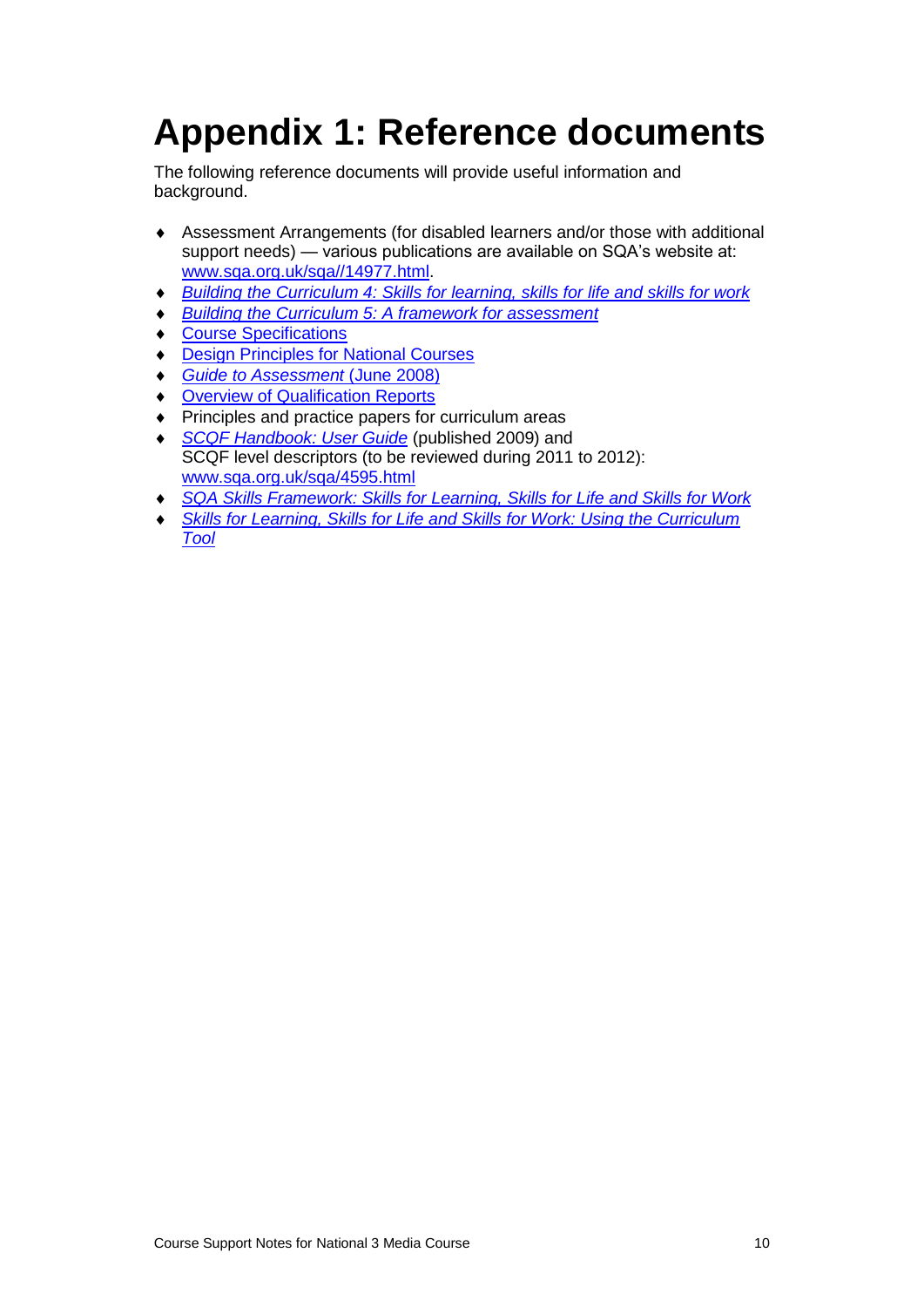## <span id="page-12-0"></span>**Appendix 2: An illustrative guide to the key aspects**

| Key aspect       | <b>General definition</b>                                                           | Things to consider at National 3<br>- select as appropriate to<br>content |
|------------------|-------------------------------------------------------------------------------------|---------------------------------------------------------------------------|
| Categories       | The way in which a text<br>is described.                                            | Basic purpose(s), simple genre<br>markers                                 |
| Language         | How the text is<br>constructed                                                      | Technical/cultural codes - basic<br>codes and connotations                |
| Representation   | How people and places<br>are constructed within<br>the text                         | Simple stereotypes and non-<br>stereotypes                                |
| <b>Narrative</b> | How the text is<br>organised                                                        | Simple plot, structure, roles                                             |
| Audience         | Who the text is made for<br>and how they react to<br>the text                       | Target audience, different audience<br>reactions                          |
| Institutions     | The factors both internal<br>and external that effect<br>the production of the text | Basic internal and external controls<br>which affect content              |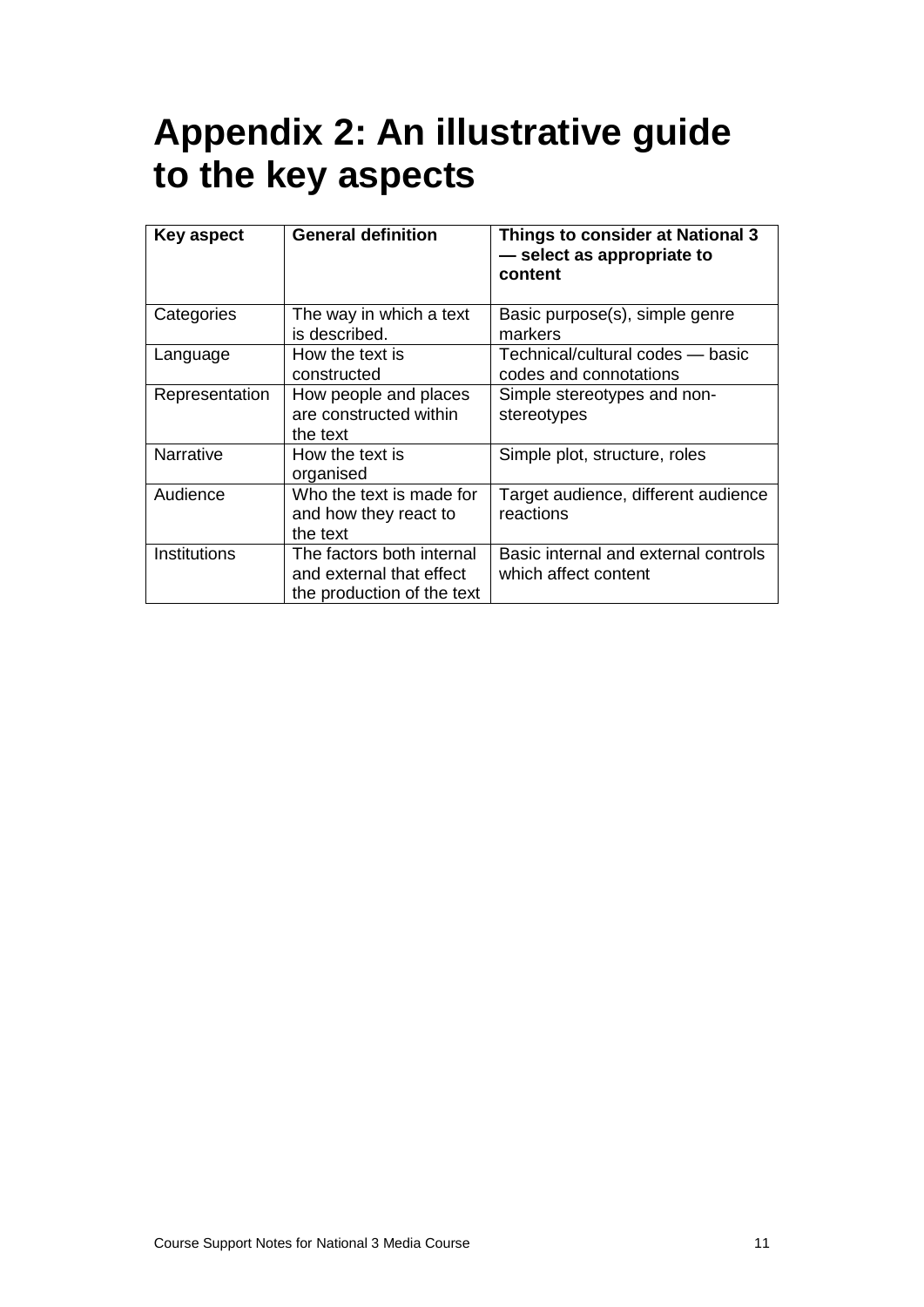## <span id="page-13-0"></span>**Administrative information**

**Published:** August 2013 (version 2.0)

#### **History of changes to Course Support Notes**

| <b>Course</b><br>details | <b>Version</b> | <b>Description of change</b>                      | <b>Authorised</b><br>by                  | Date           |
|--------------------------|----------------|---------------------------------------------------|------------------------------------------|----------------|
|                          | 2.0            | Information clarified and expanded<br>throughout. | Qualifications<br>Development<br>Manager | August<br>2013 |
|                          |                |                                                   |                                          |                |
|                          |                |                                                   |                                          |                |
|                          |                |                                                   |                                          |                |

© Scottish Qualifications Authority 2013

This document may be reproduced in whole or in part for educational purposes provided that no profit is derived from reproduction and that, if reproduced in part, the source is acknowledged. Additional copies can be downloaded from SQA's website at **[www.sqa.org.uk](http://www.sqa.org.uk/)**.

Note: You are advised to check SQA's website (**[www.sqa.org.uk](http://www.sqa.org.uk/)**) to ensure you are using the most up-to-date version.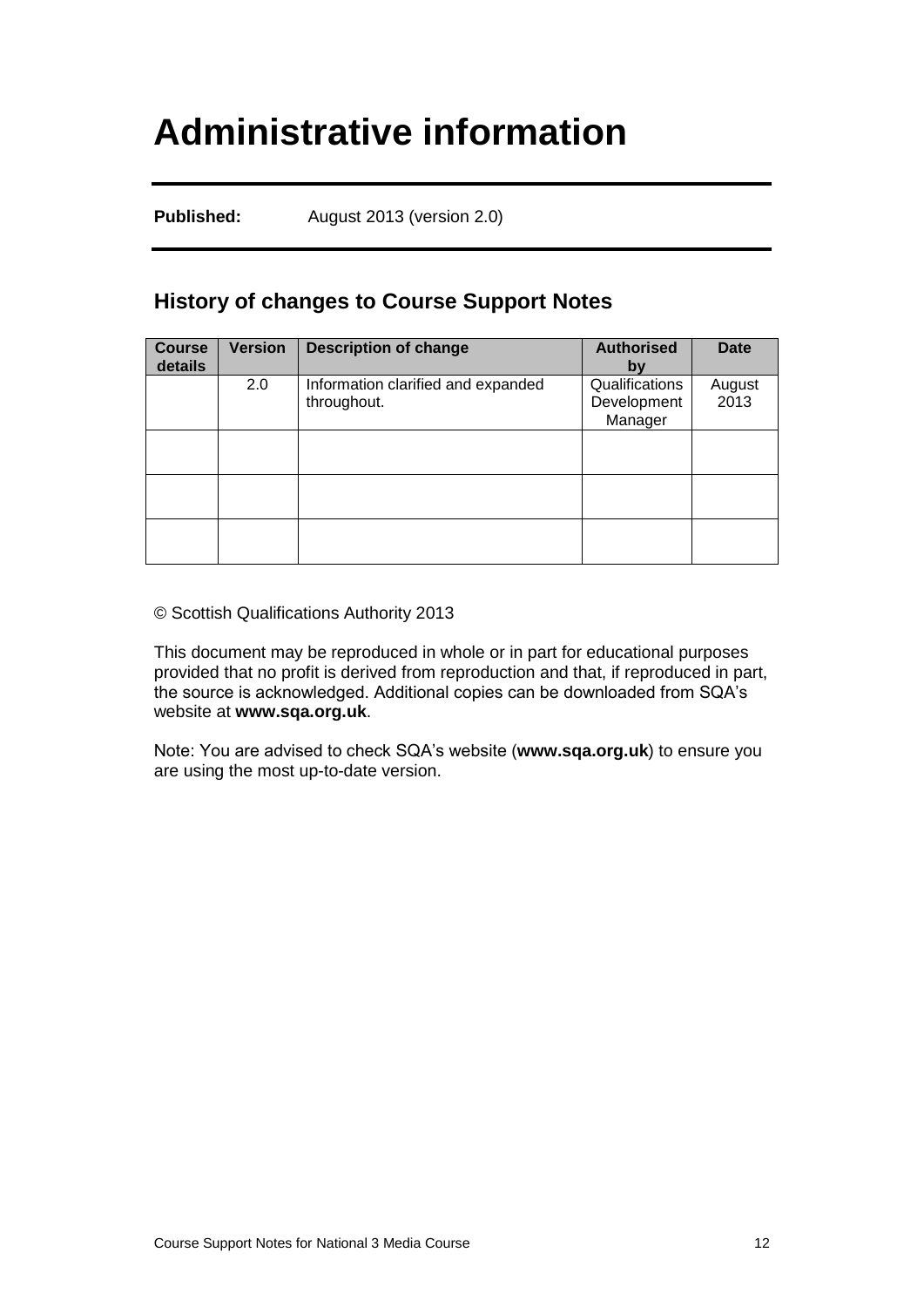



### <span id="page-14-0"></span>**Unit Support Notes — Creating Media Content (National 3)**



This document may be reproduced in whole or in part for educational purposes provided that no profit is derived from reproduction and that, if reproduced in part, the source is acknowledged. Additional copies of these *Unit Support Notes* can be downloaded from SQA's website: **[www.sqa.org.uk](http://www.sqa.org.uk/)**.

Please refer to the note of changes at the end of this document for details of changes from previous version (where applicable).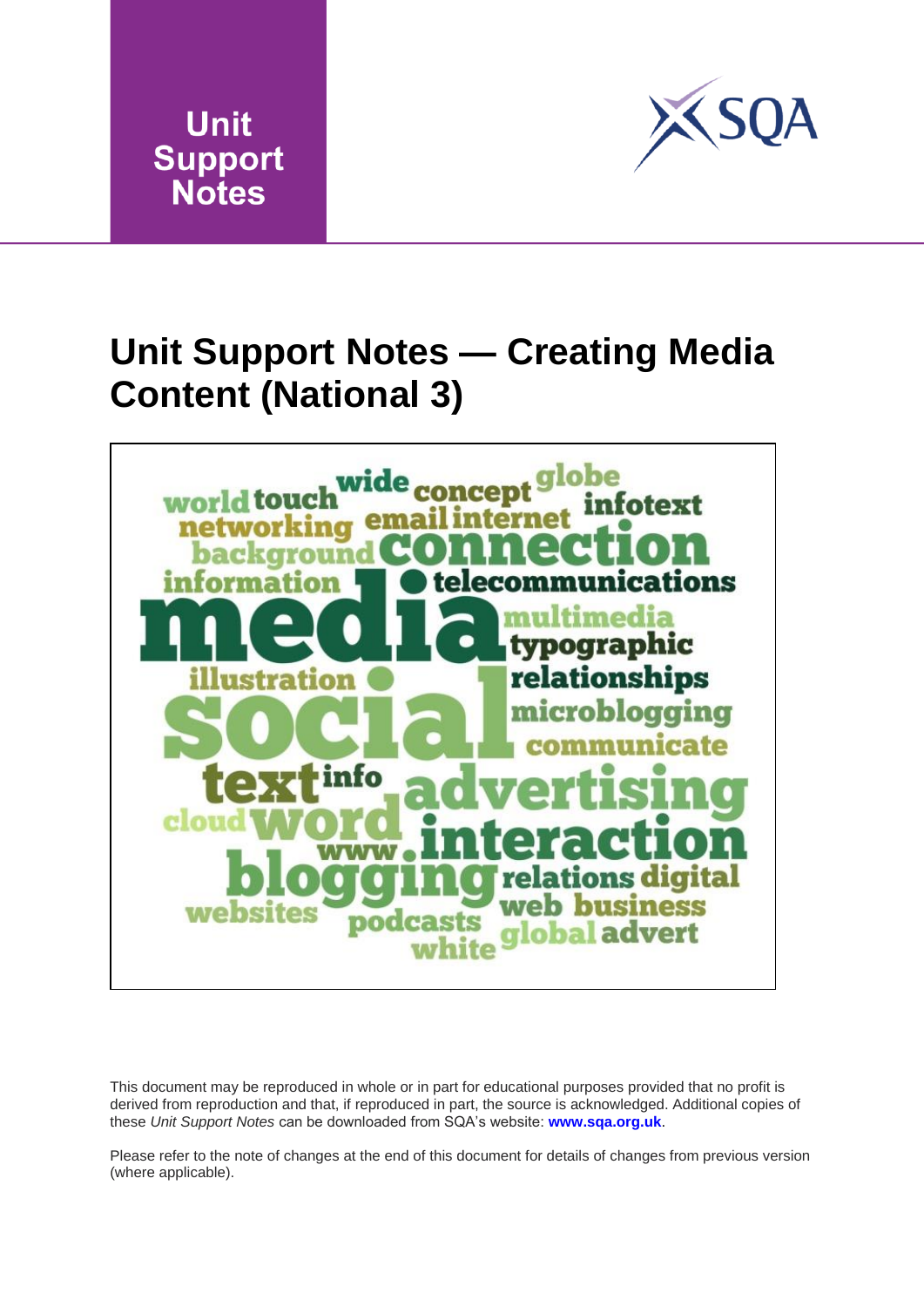# <span id="page-15-0"></span>**Introduction**

These support notes are not mandatory. They provide advice and guidance on approaches to delivering and assessing the Creating Media Content (National 3) Unit. They are intended for teachers and lecturers who are delivering this Unit. They should be read in conjunction with:

- the *Unit Specification*
- the *Course Specification*
- the *Course Support Notes*
- appropriate assessment support materials

If the *Unit Support Notes* have been developed for a Unit which is not part of a Course, then it is only necessary to read them in conjunction with the *Unit Specification*.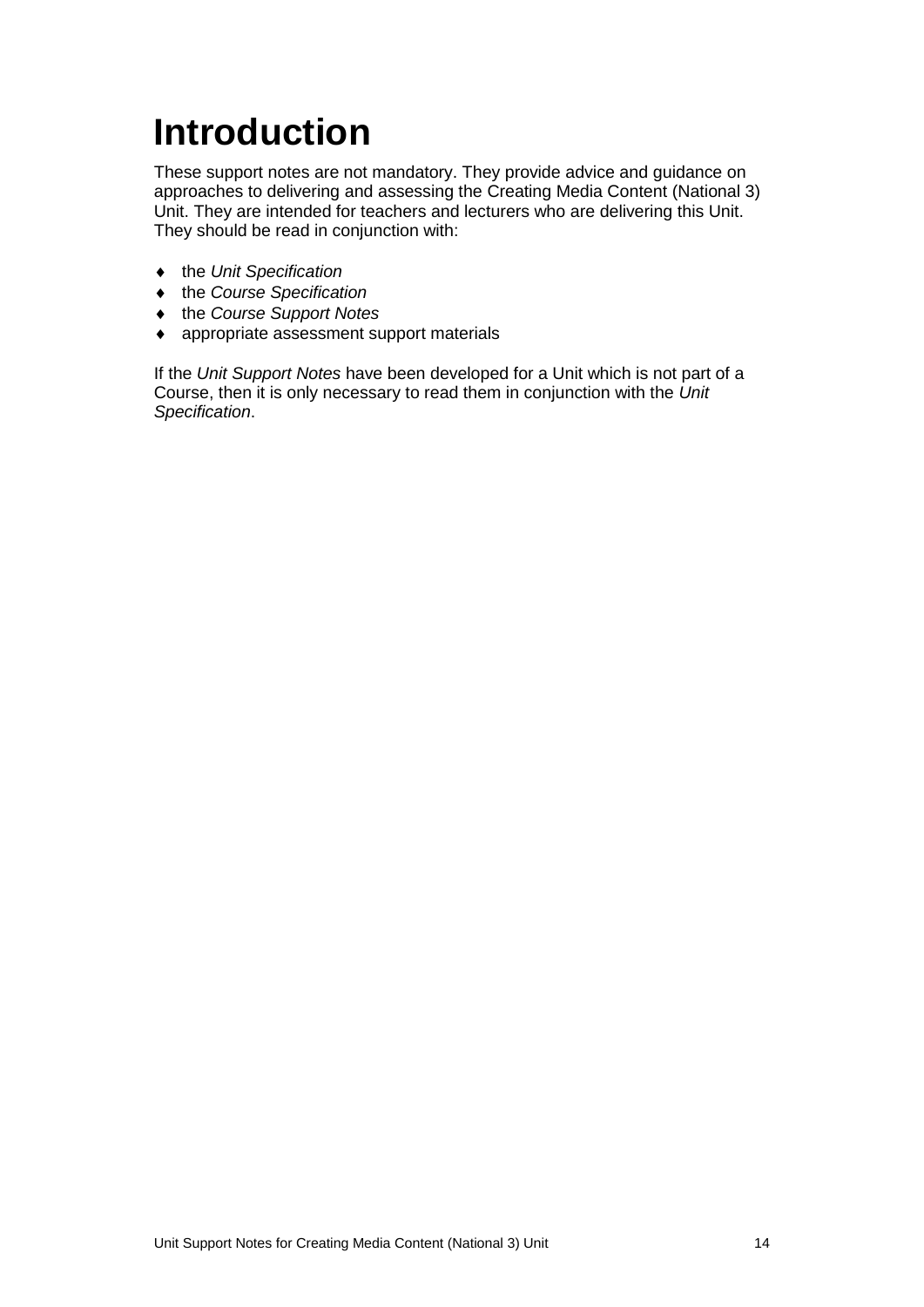# <span id="page-16-0"></span>**General guidance on the Unit**

### **Aims**

The *Creating Media Content* (National 3) Unit is a mandatory Unit in the National 3 Media Course. The Unit is also available as a free-standing Unit and is designed to meet the needs of a broad range of learners who may choose to study it.

The general aim of this Unit is to develop the skills needed to create media content. Learners will develop knowledge and understanding of the production process and roles central to creating simple media content.

Learners who complete this Unit will be able to:

create simple media content

Exemplification of the standards in this Unit is given in Unit Assessment Support.

### **Progression into this Unit**

Entry to this Unit is at the discretion of the centre.

### **Skills, knowledge and understanding covered in this Unit**

Information about skills, knowledge and understanding is given in the National 3 Media *Course Support Notes.*

If the Unit is being delivered on a free-standing basis, teachers and lecturers are free to select the skills, knowledge, understanding and contexts which are most appropriate for delivery in their centres.

### **Progression from this Unit**

Completion of this Unit may provide progression to:

◆ National 4 Media or any relevant component Units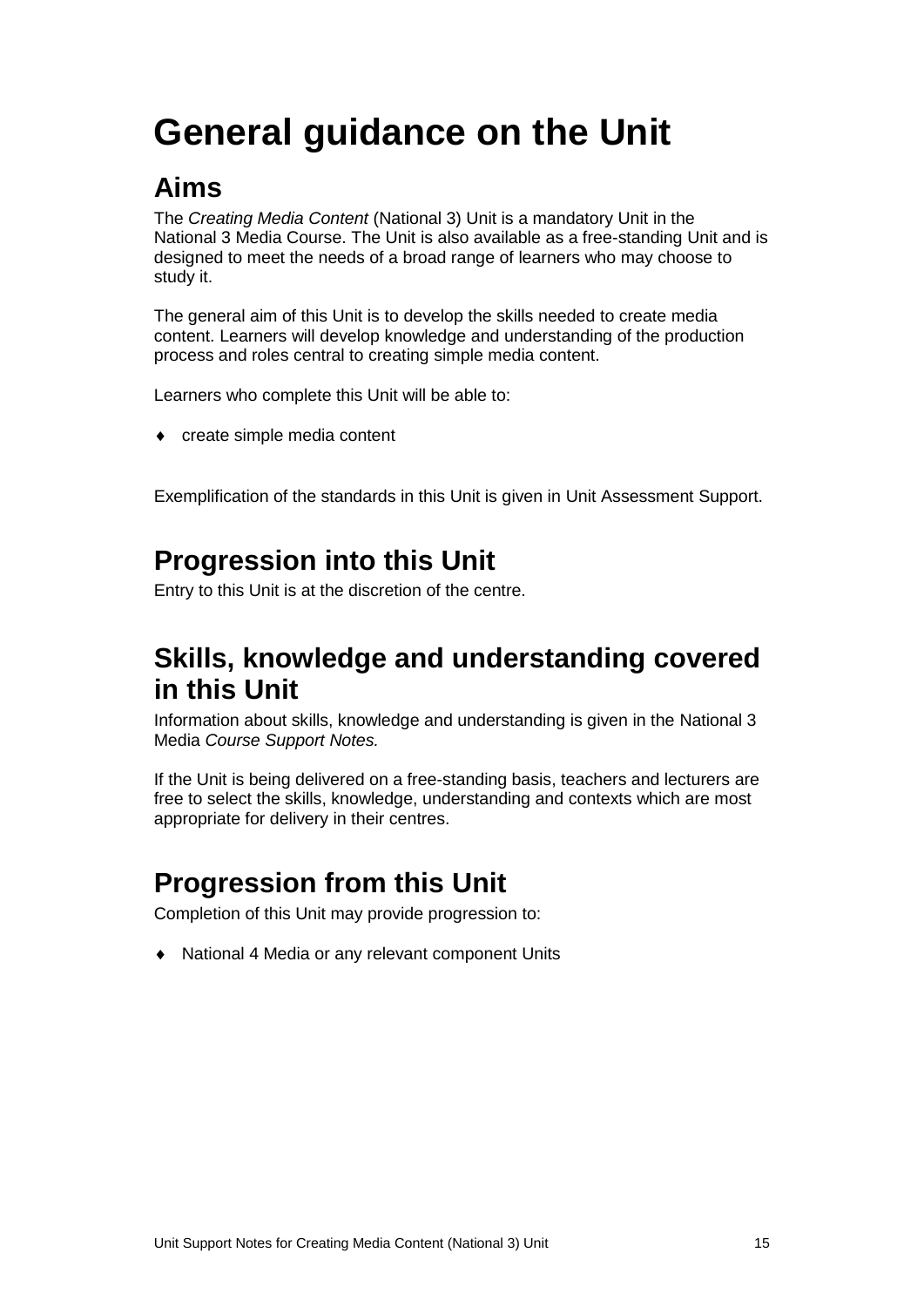## <span id="page-17-0"></span>**Approaches to learning, teaching and assessment**

This section provides advice and guidance on specific approaches and methods that can be used to deliver this Unit. There are a variety of learning and teaching approaches which can be used to deliver this Unit and enrich the experience of learners.

#### **Naturally occurring evidence**

Assessment approaches should aim to help learners progress through the Unit at their own pace and enable them to demonstrate their achievements in a range of ways. Teachers and lecturers should explore opportunities in the day-to-day delivery of the Unit to observe learners providing evidence which satisfies the Unit, completely or partially. This is naturally occurring evidence.

#### **Possible approaches to learning and teaching**

A variety of approaches to learning and teaching should be used in the delivery of this Unit. In particular, practical approaches to teaching will motivate and challenge learners, and allow for personalisation and choice. There are many opportunities for learners to develop their creativity, practical skills, and basic understanding of media production processes.

The Unit focuses on the skills, knowledge and understanding required to create simple media content relevant to particular purposes, audiences and contexts. In order to provide the learners with a confident grasp of the technologies and process of creating a media product, it may be advisable to teach the skills in a structured, progressive manner that enables learners to concentrate on one of the following stages at a time:

- pre-production, when the product is researched and planned
- production, when the component parts of the product are made
- post-production, when the product is edited and finished

An engaging and supportive learning environment should be provided to encourage active learner involvement. This could include learning and teaching approaches such as:

- the exposition and demonstration of new practical skills
- practical activities to reinforce and develop an increasing range of production skills across a range of media
- visits to outside media businesses such as newspapers, advertising agencies, television and radio studios
- inviting media professionals to discuss their jobs with learners
- giving learners briefs that will develop their problem solving skills
- collaborative work including peer teaching and support or peer evaluation
- discussion and debate around ideas, concepts and contexts and how they can be applied
- ◆ using the internet for research
- management of time and resources during the planning and creating process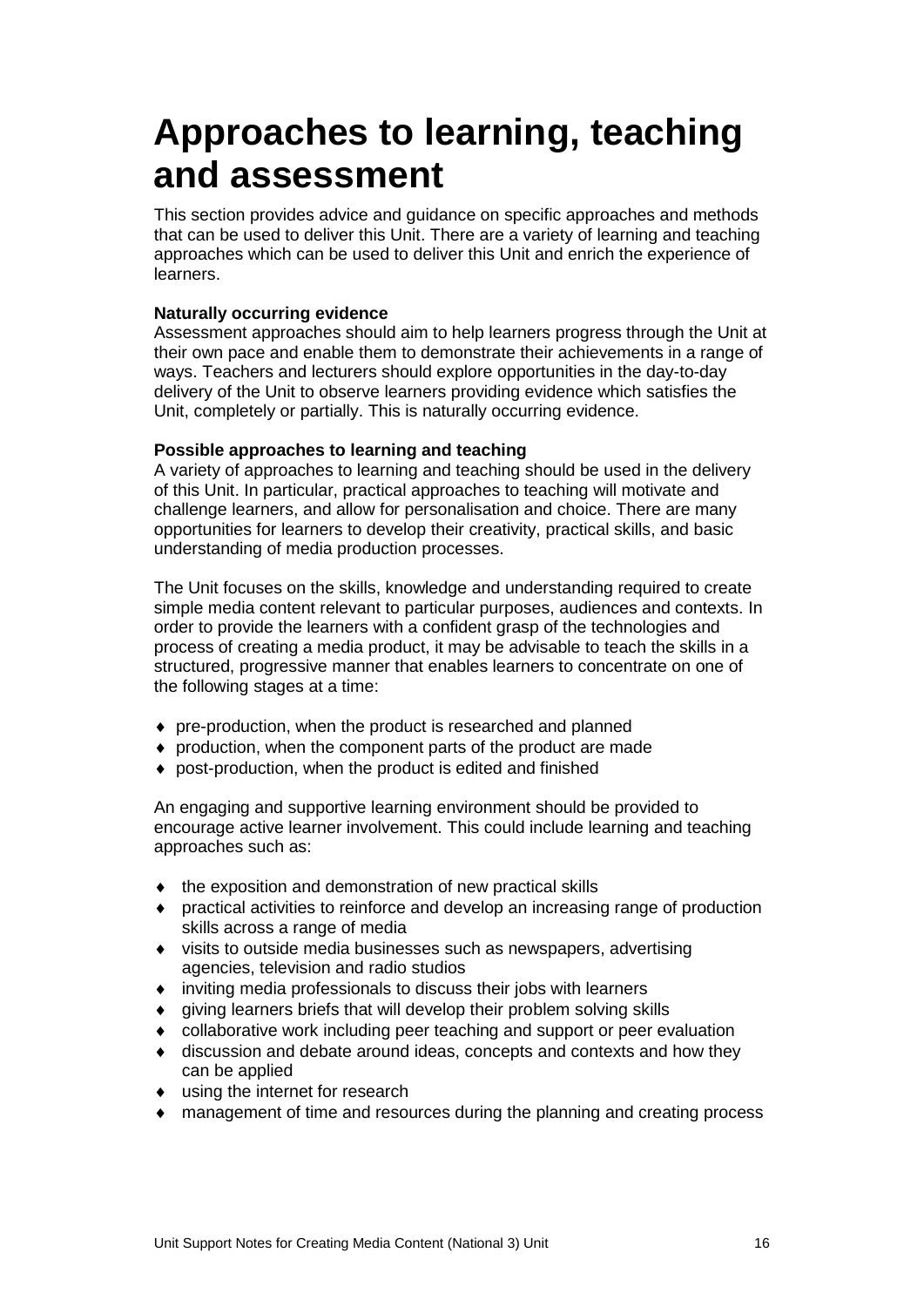Learners could create anything appropriate to the resources available within the centre and their own personal interests, such as:

- a broadcast advertisement
- a film poster
- ◆ a podcast
- ◆ a newspaper
- ◆ a magazine
- a web page
- ◆ a video game
- $\bullet$  a radio drama
- ◆ an online/print newsletter
- ◆ a short film
- ◆ a DVD cover
- $\bullet$  a music video

Opportunities could be taken to display learners' media content. For example, they could host a screening of their film, distribute and display newsletters and posters, or invite others to try out their video games. Learners may wish to enter their products into competitions and this may help to motivate them.

#### **Assessment**

Assessment evidence can take any appropriate form. Assessors should use their professional judgement, subject knowledge and experience, and understanding of their learners, to determine the most appropriate ways to generate evidence and the conditions and contexts in which they are used.

Approaches to the assessment of Units when they form part of a Course may differ from approaches to assessing the same Unit when it is not being delivered as part of a Course. Where Units are delivered on a free-standing basis, teachers/lecturers will have more flexibility to develop approaches to delivering and assessing the Units.

Evidence for this Unit is likely to include a combination of written, oral and/or recorded evidence. The work can be presented for assessment in a variety of formats depending on the preferences of centres and learners, as long as this covers all essential requirements for the Unit.

The Assessment Standards can be achieved over a number of different occasions, and with reference to a single production brief, or a number of different briefs or tasks. An individual or collaborative approach can be taken; if the latter, each learner in a group setting must have opportunities to generate evidence for Assessment Standards.

**Assessment Standard Suggested approach to learning and teaching Suggested approach to assessment and gathering evidence** 1.1 Planning and developing ideas in response to a negotiated brief The teacher/lecturer can negotiate a brief with learners, specifying the target audience, medium and content. Briefs should be short and open to personalisation and choice. Learners could be assessed throughout the Unit. A logbook or blog detailing their own and their group's activity could be kept. Interviews with group

The following table suggests some approaches to learning, teaching and assessment. Other approaches are possible.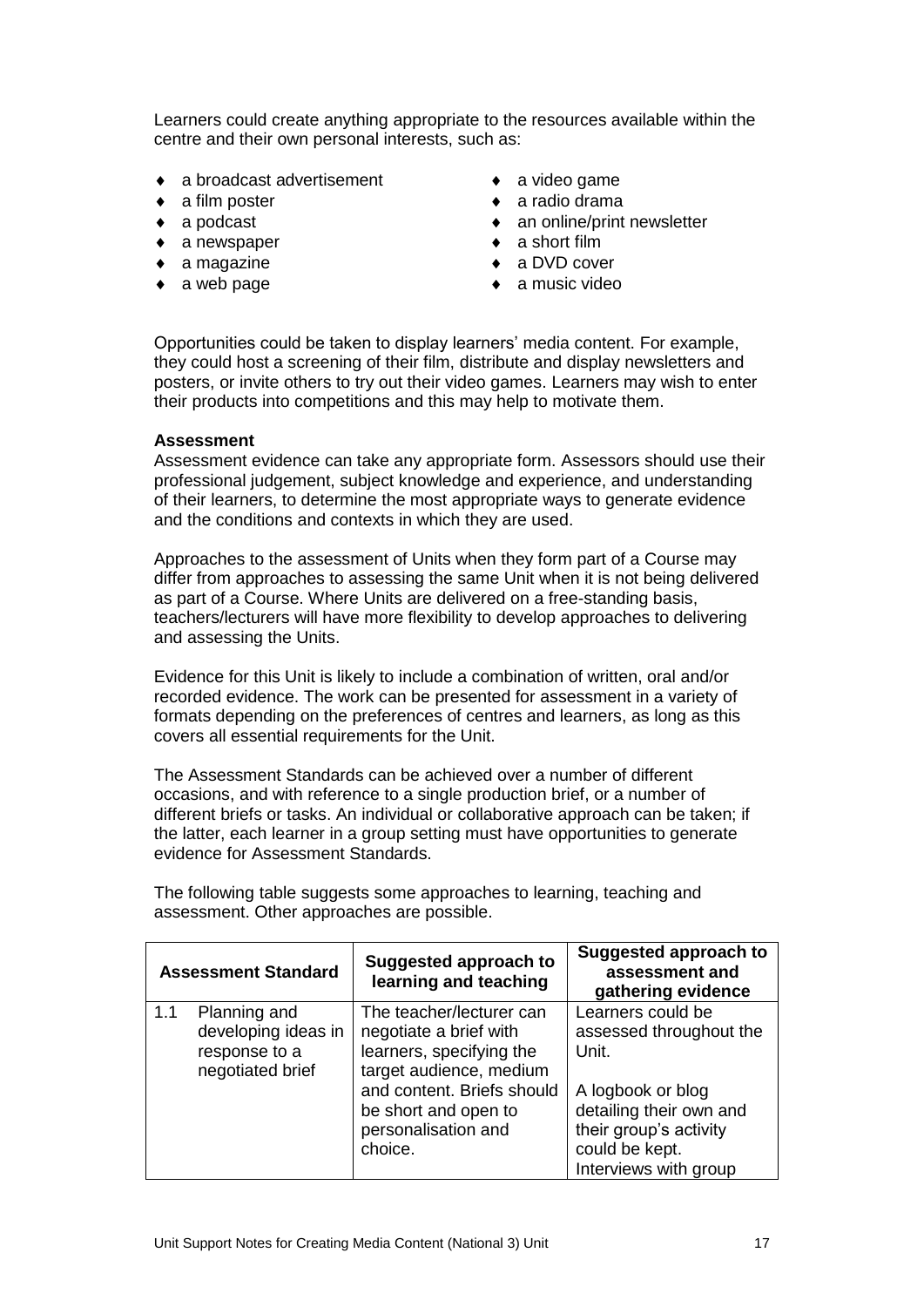|                                                                                         | For example:<br>Create a two-minute<br>information film about<br>how to cope with<br>cyber bullying. This<br>should be suitable to<br>be shown to<br>secondary school age<br>pupils.<br>Create a simple non-<br>٠<br>violent computer<br>game suitable for a 7-<br>year-old girl or boy.<br>Create a four-page<br>newsletter reporting<br>on environmental<br>issues in your area.<br>Create a television<br>advertisement for a<br>beauty treatment for<br>men which can be<br>shown pre-watershed. | members could be<br>recorded, or notes taken<br>by the assessor. There<br>will be plenty of naturally<br>occurring evidence.<br>A file with relevant<br>materials can be<br>compiled. This might<br>include, for example,<br>designs, storyboards,<br>scripts, call sheets, lists<br>of props and costumes,<br>research undertaken and<br>surveys.<br>Minutes could be taken<br>of planning meetings,<br>and notes taken of ideas<br>selected and rejected.<br>Awareness and<br>evaluation of their<br>product and the process<br>of making it could be<br>ongoing and their<br>responses recorded<br>orally or in a logbook. |
|-----------------------------------------------------------------------------------------|------------------------------------------------------------------------------------------------------------------------------------------------------------------------------------------------------------------------------------------------------------------------------------------------------------------------------------------------------------------------------------------------------------------------------------------------------------------------------------------------------|-------------------------------------------------------------------------------------------------------------------------------------------------------------------------------------------------------------------------------------------------------------------------------------------------------------------------------------------------------------------------------------------------------------------------------------------------------------------------------------------------------------------------------------------------------------------------------------------------------------------------------|
| 1.2<br>Using production<br>skills appropriate<br>to the media<br>content and<br>context | Learners would need to<br>be taught the skills<br>necessary for their<br>chosen medium, for<br>example basic desk top                                                                                                                                                                                                                                                                                                                                                                                | An observation checklist<br>could be completed by<br>the assessor and<br>detailing individual input.                                                                                                                                                                                                                                                                                                                                                                                                                                                                                                                          |
|                                                                                         | publishing, camerawork<br>and editing, or how to use<br>simple gaming creation<br>programmes                                                                                                                                                                                                                                                                                                                                                                                                         | Learners could be filmed<br>using the equipment.                                                                                                                                                                                                                                                                                                                                                                                                                                                                                                                                                                              |
| 1.3<br>Showing<br>awareness of the<br>production process                                | Learners demonstrate<br>knowledge of pre-<br>production, production<br>and post-production skills<br>when creating media<br>content.                                                                                                                                                                                                                                                                                                                                                                 | Learners can discuss or<br>write about these<br>processes as they create<br>their content.                                                                                                                                                                                                                                                                                                                                                                                                                                                                                                                                    |
| 1.4 Applying knowledge<br>of relevant key aspects<br>of media literacy                  | Learners show<br>knowledge of relevant key<br>aspects from the following<br>list:<br>categories<br>language<br>representation<br>narrative<br>audience<br>institution                                                                                                                                                                                                                                                                                                                                | Simple restricted<br>response questions could<br>be asked, for example,<br>'What is a foley?'<br>Learners may also<br>provide this orally to the<br>teacher/lecturer. This<br>could be recorded in a<br>variety of ways, eg<br>video/scribed or on a<br>checklist.                                                                                                                                                                                                                                                                                                                                                            |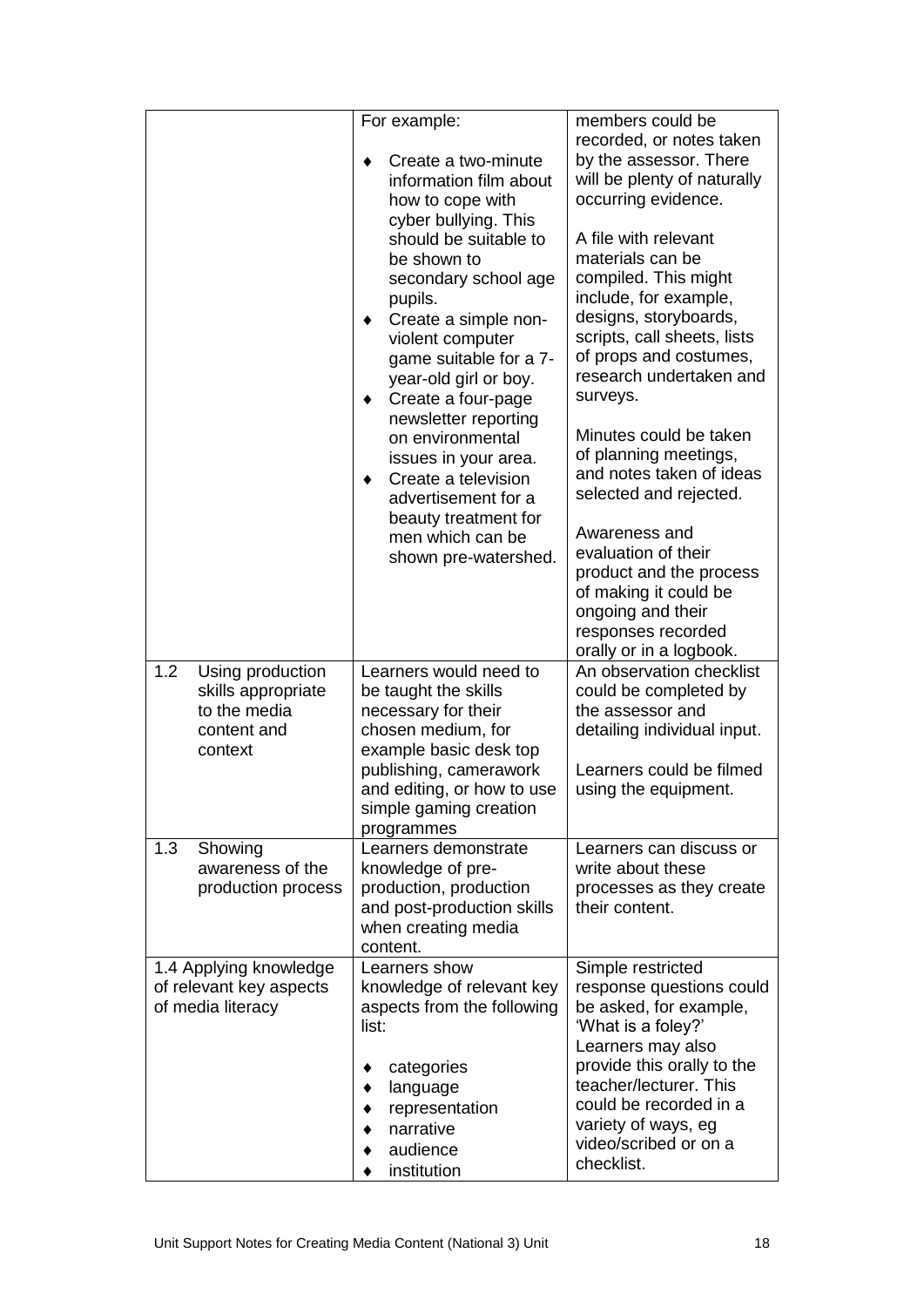Accurate, regular feedback will help learners prepare for assessment. Teachers/lecturers may provide advice and guidance to learners to help them solve technical problems. They may give advice on choice of medium, content and how to work collaboratively.

Further information about suitable resources and materials appropriate to this Unit can be found in *Course Support Notes.* Exemplification of assessment is provided in the *National Assessment Resource*.

### **Developing skills for learning, skills for life and skills for work**

Information about developing skills for learning, skills for life and skills for work in this Unit is given in the relevant Course Support Notes.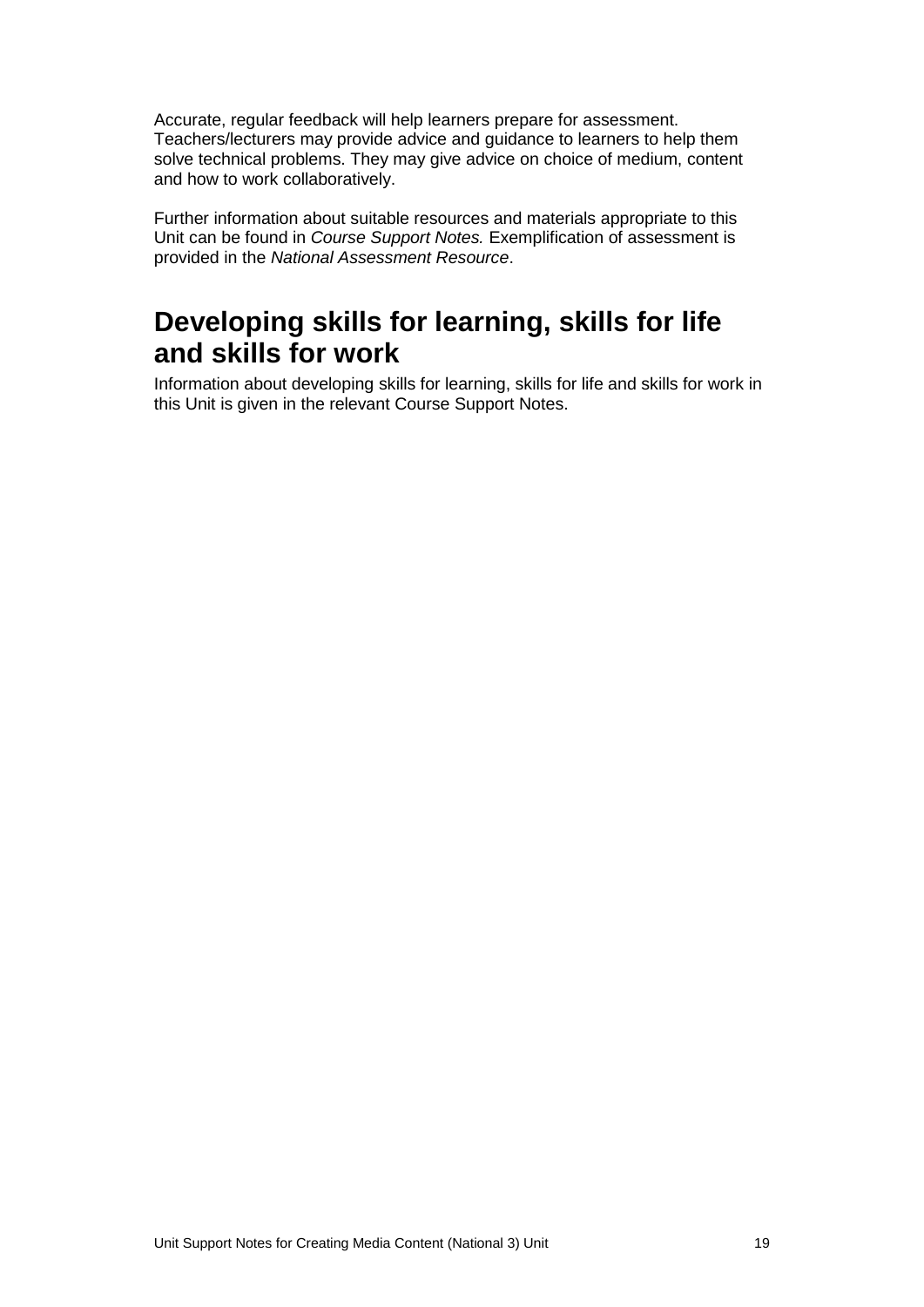## <span id="page-21-0"></span>**Equality and inclusion**

It is recognised that centres have their own duties under equality and other legislation and policy initiatives. The guidance given in these *Course Support Notes* is designed to sit alongside these duties but is specific to the delivery and assessment of the Course.

It is important that centres are aware of and understand SQA's assessment arrangements for disabled learners, and those with additional support needs, when making requests for adjustments to published assessment arrangements. Centres will find more guidance on this in the series of publications on Assessment Arrangements on SQA's website: [www.sqa.org.uk/sqa//14977.html.](http://www.sqa.org.uk/sqa/14977.html)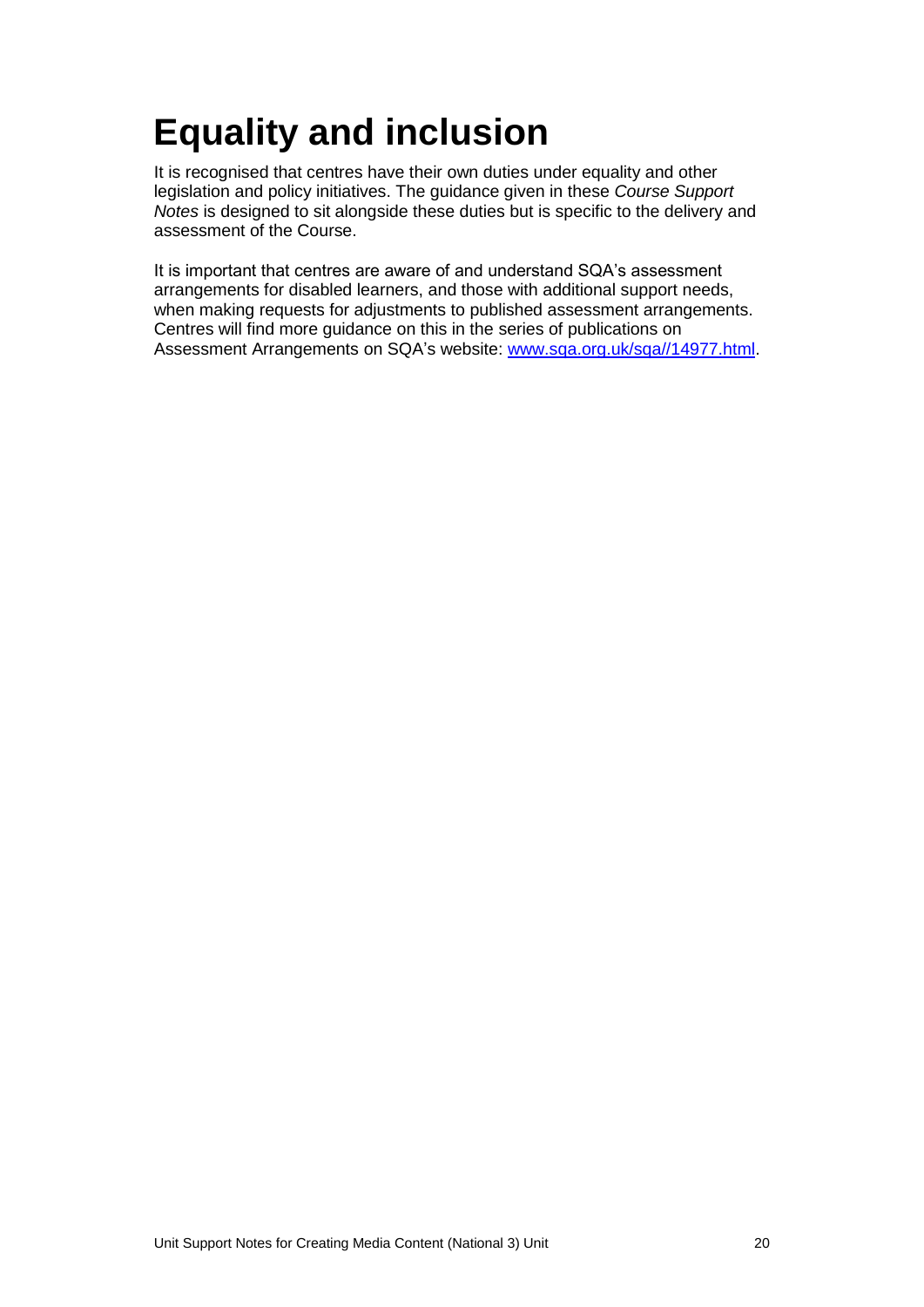## <span id="page-22-0"></span>**Appendix 1: Reference documents**

The following reference documents will provide useful information and background.

- Assessment Arrangements (for disabled learners and/or those with additional support needs) — various publications on SQA's website: <http://www.sqa.org.uk/sqa/14976.html>
- [Building the Curriculum 4: Skills for learning, skills for life and skills for work](http://www.ltscotland.org.uk/buildingyourcurriculum/policycontext/btc/btc4.asp)
- [Building the Curriculum 5: A framework for assessment](http://www.ltscotland.org.uk/buildingyourcurriculum/policycontext/btc/btc5.asp)
- [Course Specifications](http://www.sqa.org.uk/sqa/46327.2947.html)
- [Design Principles for National Courses](http://www.sqa.org.uk/sqa/42135.2629.html)
- *[Guide to Assessment \(June 2008\)](http://www.sqa.org.uk/files_ccc/25GuideToAssessment.pdf)*
- **[Overview of Qualification Reports](http://www.sqa.org.uk/sqa/42467.2792.html)**
- *Overview of Qualification Reports*
- *Principles and practice papers for curriculum areas*
- *Research Report 4 — Less is More: Good Practice in Reducing Assessment Time*
- *Coursework Authenticity — a Guide for Teachers and Lecturers*
- [SCQF Handbook: User Guide](http://www.scqf.org.uk/Resources) *(published 2009)* and SCQF level descriptors (to be reviewed during 2011 to 2012): [www.sqa.org.uk/sqa/4595.html](http://www.sqa.org.uk/sqa/4595.html)
- [SQA Skills Framework: Skills for Learning, Skills for Life and Skills for Work](http://www.sqa.org.uk/sqa/45395.html)
- [Skills for Learning, Skills for Life and Skills for Work: Using the Curriculum](http://www.sqa.org.uk/sqa/45395.html)  [Tool](http://www.sqa.org.uk/sqa/45395.html)
- ◆ SQA Guidelines on e-assessment for Schools
- SQA Guidelines on Online Assessment for Further Education
- SQA e-assessment web page: [www.sqa.org.uk/sqa/5606.html](http://www.sqa.org.uk/sqa/5606.html)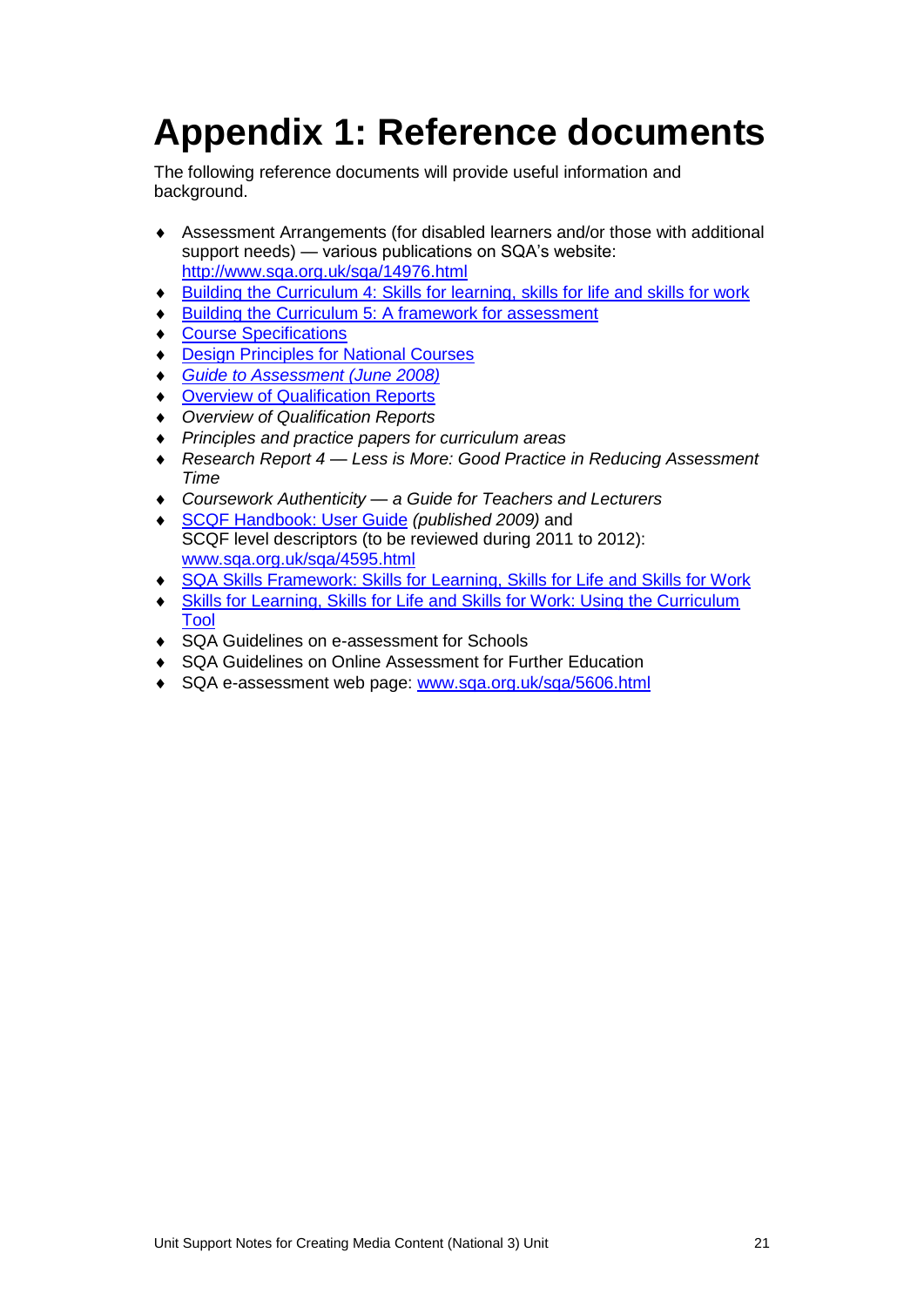## <span id="page-23-0"></span>**Administrative information**

**Published:** August 2013 (version 2.0)

**Superclass:** KA

### **History of changes to Unit Support Notes**

| <b>Unit</b><br>details | <b>Version</b> | <b>Description of change</b>                      | <b>Authorised</b><br>by                  | <b>Date</b>    |
|------------------------|----------------|---------------------------------------------------|------------------------------------------|----------------|
|                        | 2.0            | Information clarified and expanded<br>throughout. | Qualifications<br>Development<br>Manager | August<br>2013 |
|                        |                |                                                   |                                          |                |
|                        |                |                                                   |                                          |                |
|                        |                |                                                   |                                          |                |

© Scottish Qualifications Authority 2013

This document may be reproduced in whole or in part for educational purposes provided that no profit is derived from reproduction and that, if reproduced in part, the source is acknowledged. Additional copies can be downloaded from SQA's website at **[www.sqa.org.uk](http://www.sqa.org.uk/)**.

Note: You are advised to check SQA's website (**[www.sqa.org.uk](http://www.sqa.org.uk/)**) to ensure you are using the most up-to-date version.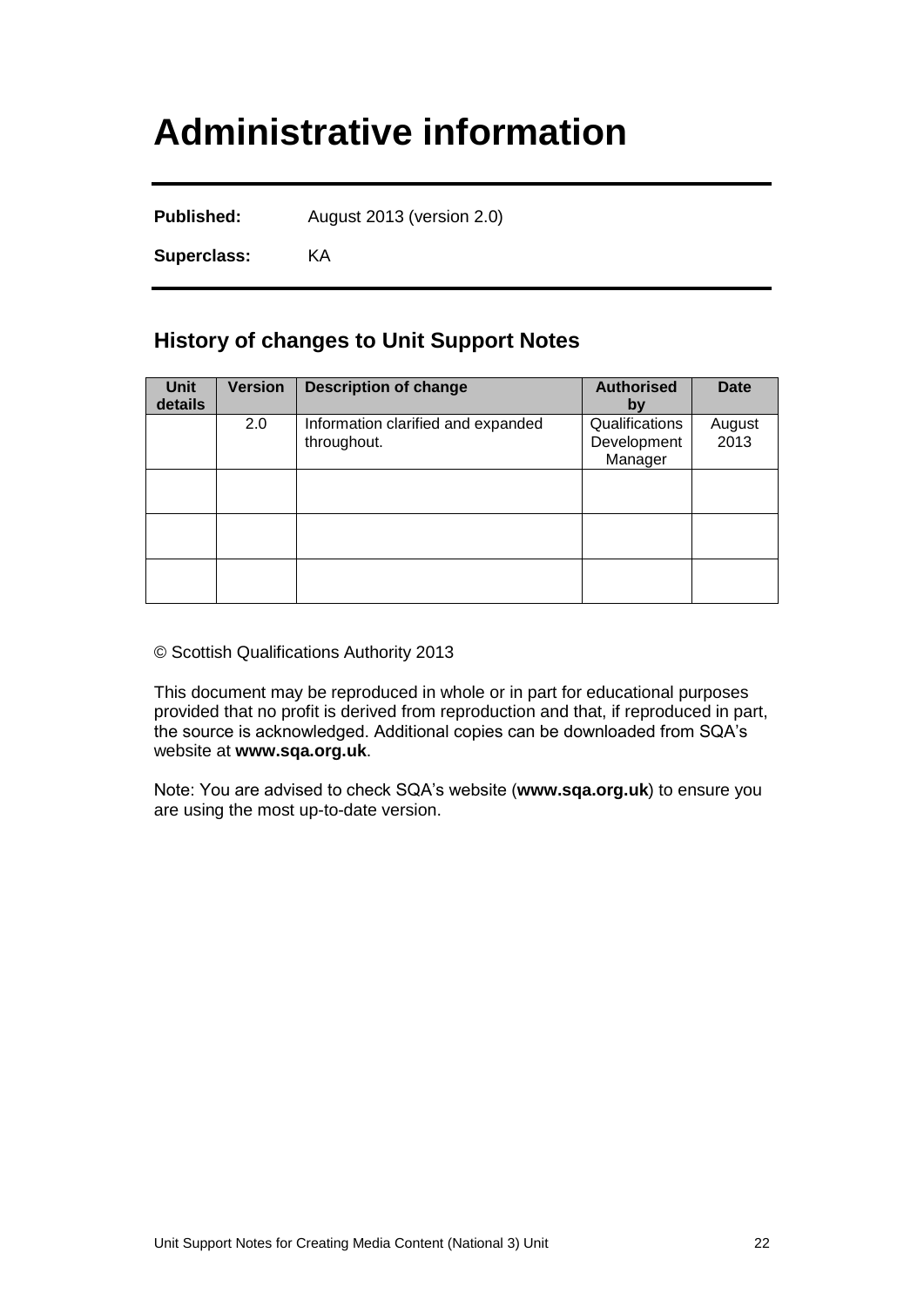



### <span id="page-24-0"></span>**Unit Support Notes — Analysing Media Content (National 3)**



This document may be reproduced in whole or in part for educational purposes provided that no profit is derived from reproduction and that, if reproduced in part, the source is acknowledged. Additional copies of these *Unit Support Notes* can be downloaded from SQA's website: **[www.sqa.org.uk](http://www.sqa.org.uk/)**.

Please refer to the note of changes at the end of this document for details of changes from previous version (where applicable).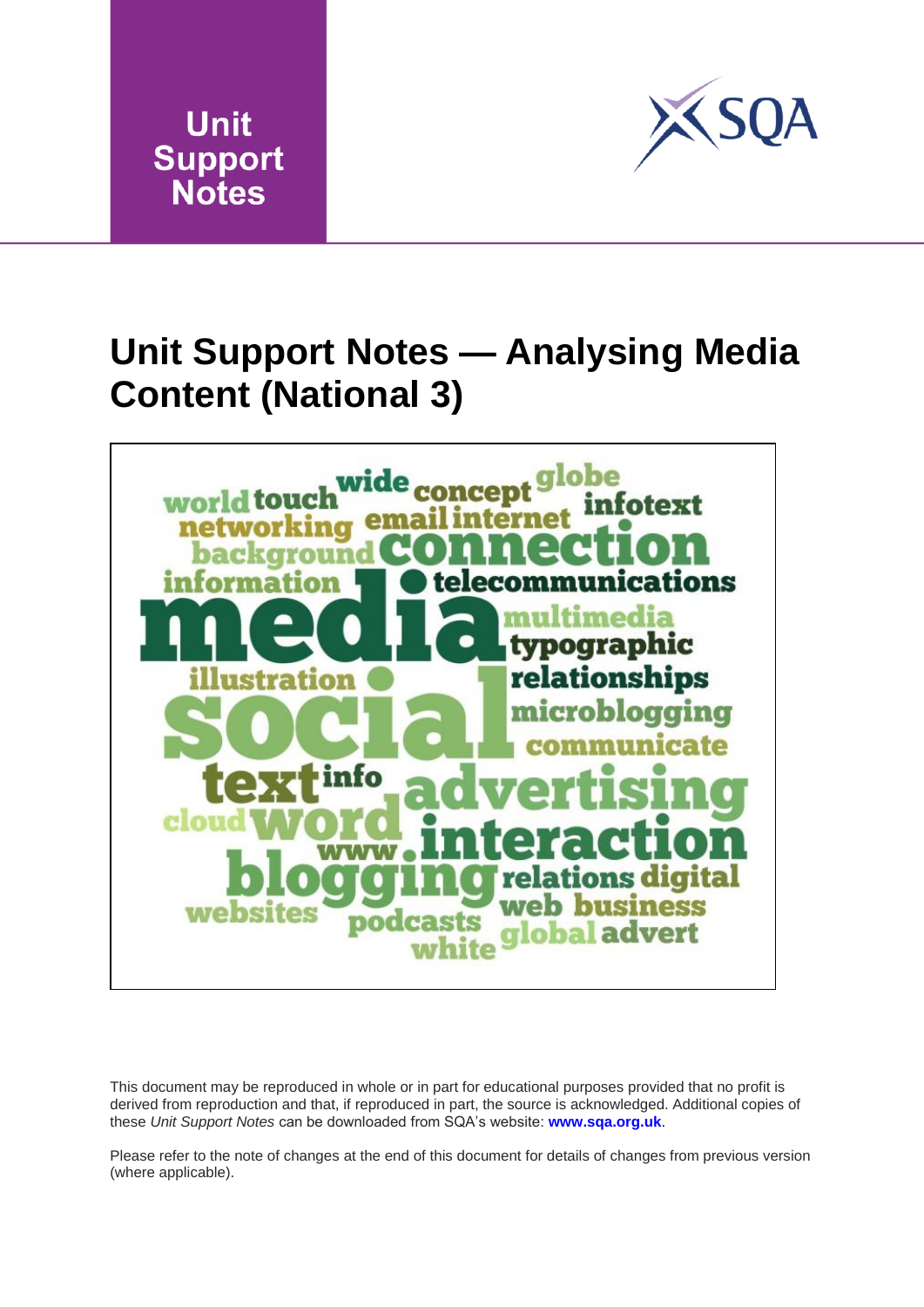# <span id="page-25-0"></span>**Introduction**

These support notes are not mandatory. They provide advice and guidance on approaches to delivering and assessing the Analysing Media Content Unit. They are intended for teachers and lecturers who are delivering this Unit. They should be read in conjunction with:

- the *Unit Specification*
- the *Course Specification*
- the *Course Support Notes*
- appropriate assessment support materials

If the *Unit Support Notes* have been developed for a Unit which is not part of a Course, then it is only necessary to read them in conjunction with the *Unit Specification*.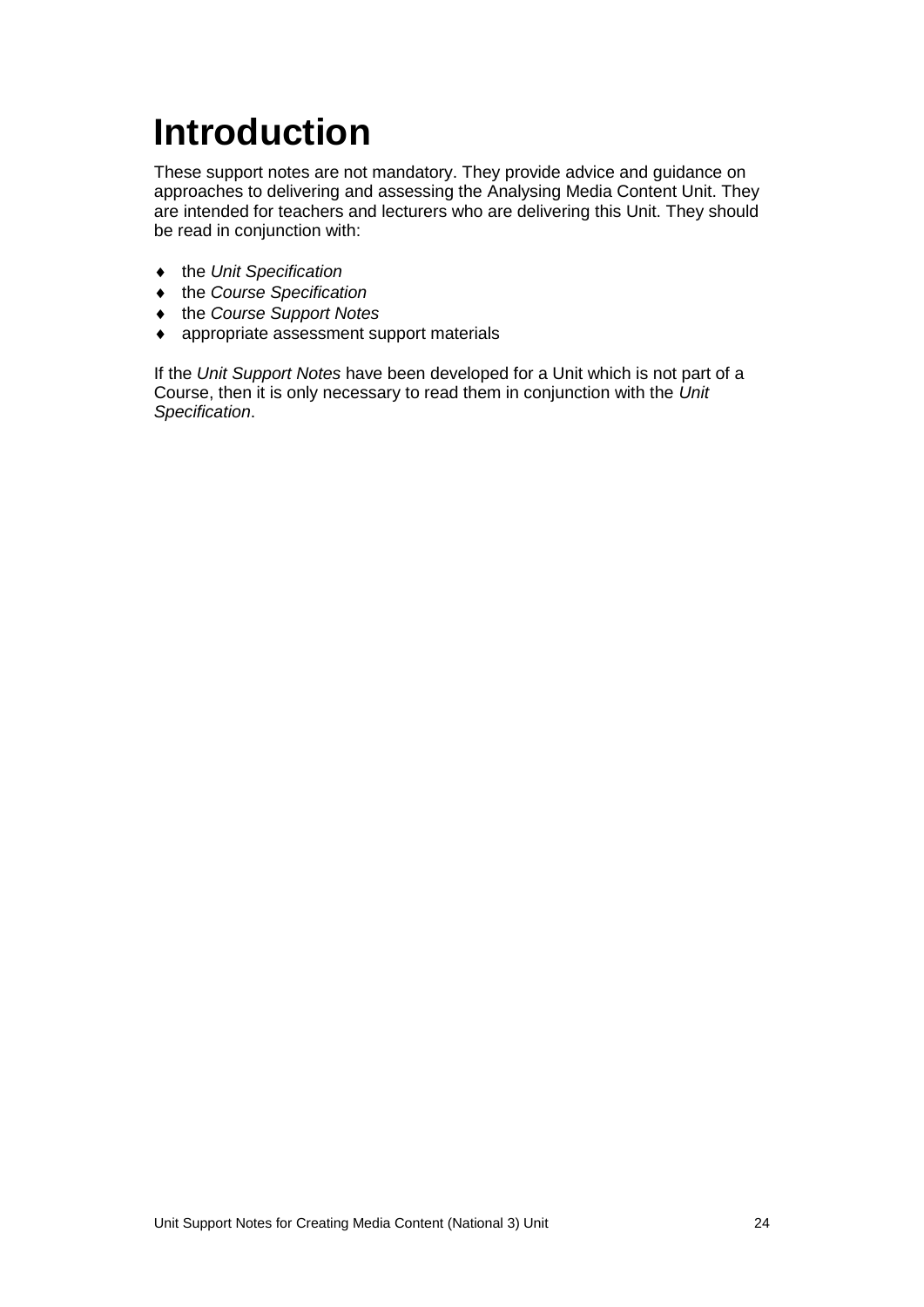## <span id="page-26-0"></span>**General guidance on the Unit**

### **Aims**

The general aim of this Unit is to provide learners with the opportunity to develop the skills needed to analyse media content. This Unit provides learners with the opportunity to develop basic knowledge of the key aspects of media literacy central to the simple analysis of media content.

Learners who complete this Unit will be able to:

1 Carry out simple analysis of media content

Exemplification of the standards in this Unit is given in the Unit Assessment Support.

### **Progression into this Unit**

Entry to this Unit is at the discretion of the centre.

### **Skills, knowledge and understanding covered in this Unit**

Information about skills, knowledge and understanding is given in the National 3 Media *Course Support Notes.*

If the Unit is being delivered on a free-standing basis, teachers and lecturers are free to select the skills, knowledge, understanding and contexts which are most appropriate for delivery in their centres.

### **Progression from this Unit**

Completion of this Unit may provide progression to:

National 4 Media or any relevant component Units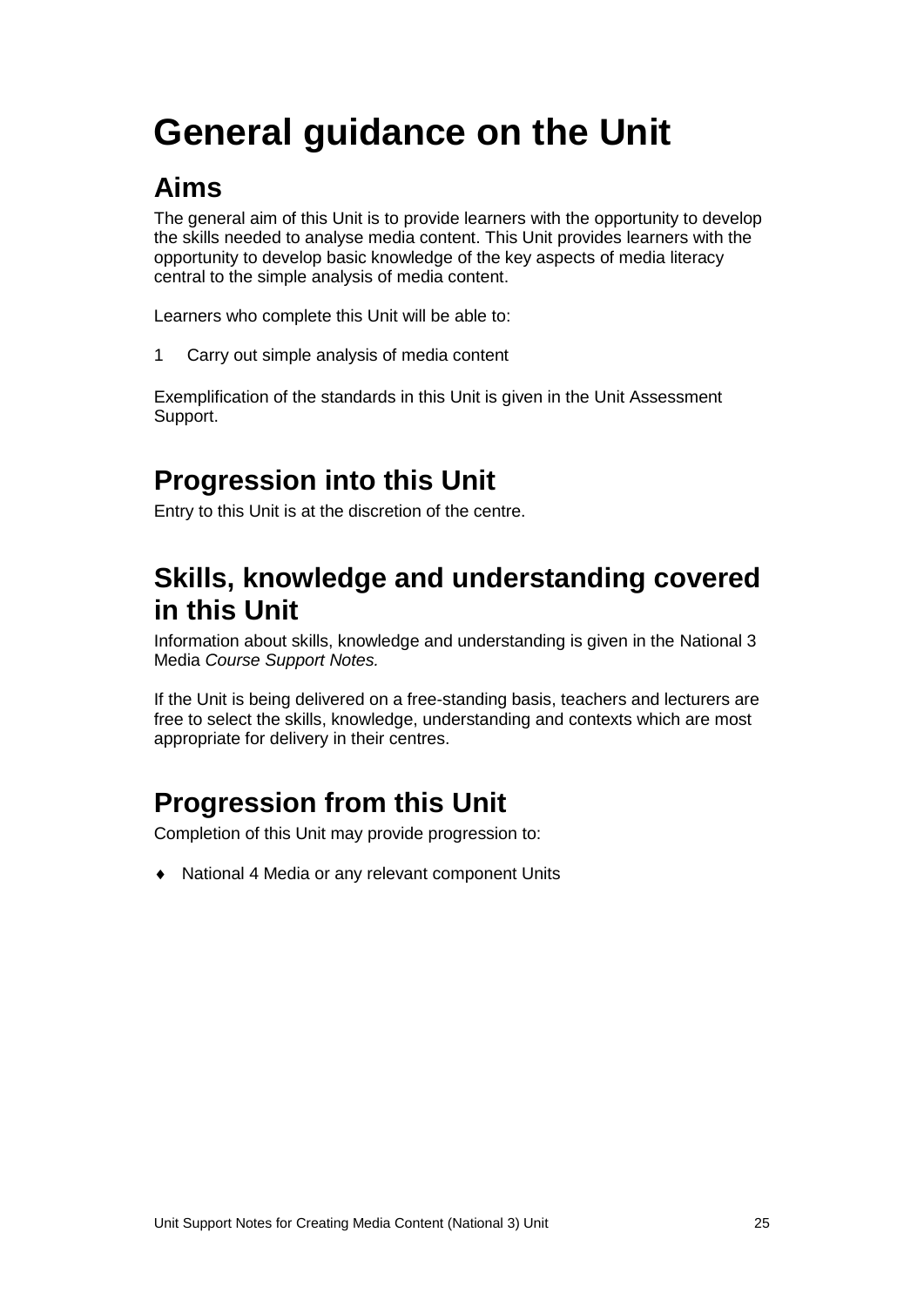## <span id="page-27-0"></span>**Approaches to learning, teaching and assessment**

This section provides advice and guidance on specific approaches and methods that can be used to deliver this Unit. There are a variety of learning and teaching approaches which can be used to deliver this Unit and enrich the experience of learners.

#### **Naturally occurring evidence**

Assessment approaches should aim to help learners progress through the Unit at their own pace and enable them to demonstrate their achievements in a range of ways. Teachers and lecturers should explore opportunities in the day-to-day delivery of the Unit to observe learners providing evidence which satisfies the Unit, completely or partially. This is naturally occurring evidence.

#### **Possible approaches to learning and teaching**

An engaging and supportive learning environment should be provided to encourage active learner involvement where a range of media texts across medium and genre are studied. Learners should be encouraged to apply the knowledge they have gained through led analysis to media content that they experience as part of their life.

Learning and teaching approaches should be informed by the straightforward analysis of the following key aspects as they apply to particular examples of media content:

- categories
- language
- narrative
- representation
- ◆ audience
- institution

The key concepts are interrelated and it is important that learners develop simple knowledge and understanding of them at an early stage of the Course.

The National 3 Media Course offers many opportunities for personalisation and choice in the selection of content for analysis. Learners will benefit from studying media content which they can easily engage with and understand, such as straightforward genre texts, advertisements, film posters and trailers. Analysing a mixture of extracts, complete texts and groups of texts which are linked in some way (eg by genre or topic) will enhance learners' understanding of media content in context, and the role of media.

Possible content for analysis could include:

- broadcast advertisements
- $\bullet$  film posters
- ◆ television sitcoms or soap operas
- ◆ podcasts
- magazines
- $\bullet$  video games
- ◆ radio drama
- online/print newspapers
- a website
- a multimedia advertising campaign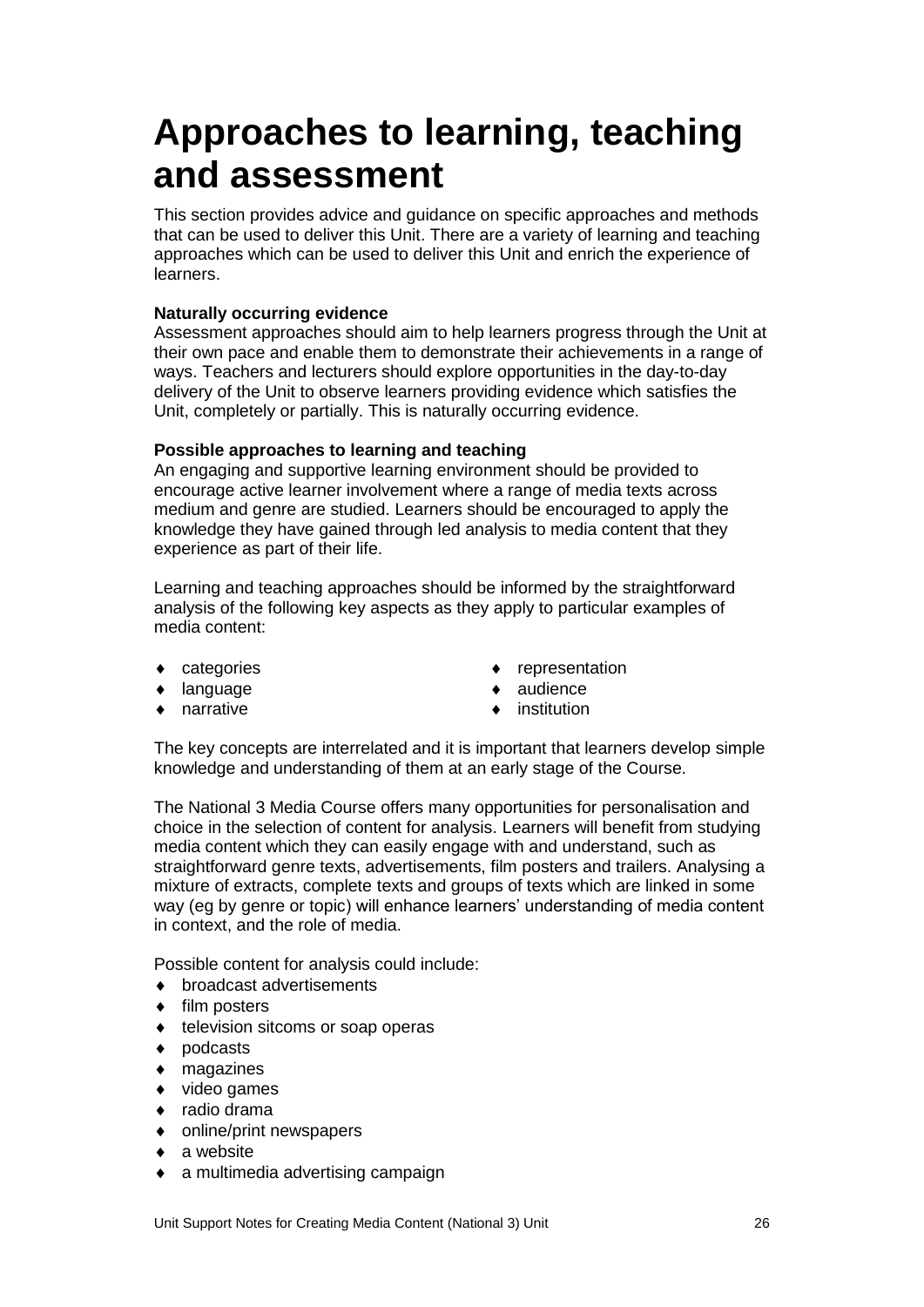$\bullet$  films

It is beneficial for learners to encounter as many media sectors and platforms as possible, particularly as multi-platforming becomes ever more prevalent. An example of this is as follows:

The teacher/lecturer introduces *Cycling the Americas with Marc Beaumont* to the learners. Together, the teacher/lecturer and learners look at how the programme concept is developed into radio, podcasts, blogging, websites, magazine interviews, and books.

This same approach could also be applied to a Hollywood blockbuster such as *Batman*, to see how the same principle works across film, spin-off cartoons, merchandising, video gaming, posters and so on.

By carrying out analyses on two different media sectors (for example television and press) learners will benefit from as much exposure to the key concepts as possible.

Following group discussion, the teacher/lecturer can use examples of some film genres and discuss the use of film posters as a marketing tool. Two posters for different genres could then be chosen and analysed.

A simple example would be the posters for *Bridesmaids* (2010) and *Sweeney Todd* (2007). The contrast between a romantic comedy and a horror film should yield some good analysis.

Learners could be asked if they think these are good posters, which would encourage and develop evaluation skills. The discussion should lead to the beginnings of an understanding of the conventions of the film posters, and this will introduce the concept of media language. From these posters they will probably notice the different uses of colour, lighting, fonts and body language.

The example given above could be further developed with reference to film trailers.

Trailers are useful because they are brief, but display the key concepts. The teacher/lecturer should try to work with learners' preferences and give some choice, but it is also an opportunity to discover film from different cultures and broaden horizons.

- Scottish texts could include *Local Hero* (1983), *Shallow Grave* (1994), *Trainspotting* (1996), *Sweet Sixteen* (2002), *Ae Fond Kiss* (2004), *The Last King of Scotland* (2006), and *Donkeys* (2011). The teacher/lecturer would need to work with the age of the learners and check the trailers for appropriateness of content, but some trailers have lower BBFC age ratings than the actual films. This list includes opportunities to discuss the representation of issues such as racism, nationhood, gender, age, violence, drug-taking, and many others.
- High-budget American films can often be used to engage learners, who may already be familiar with them. For example, the trailer for the film *Man on a Ledge* (2012) has a clear narrative, use of language, representation and purpose. Using the trailer the learners can discuss the pace of editing, use of colour, shot sizes, lighting, camerawork, sound, props, costumes and locations. Depending on the learner group some of the language of film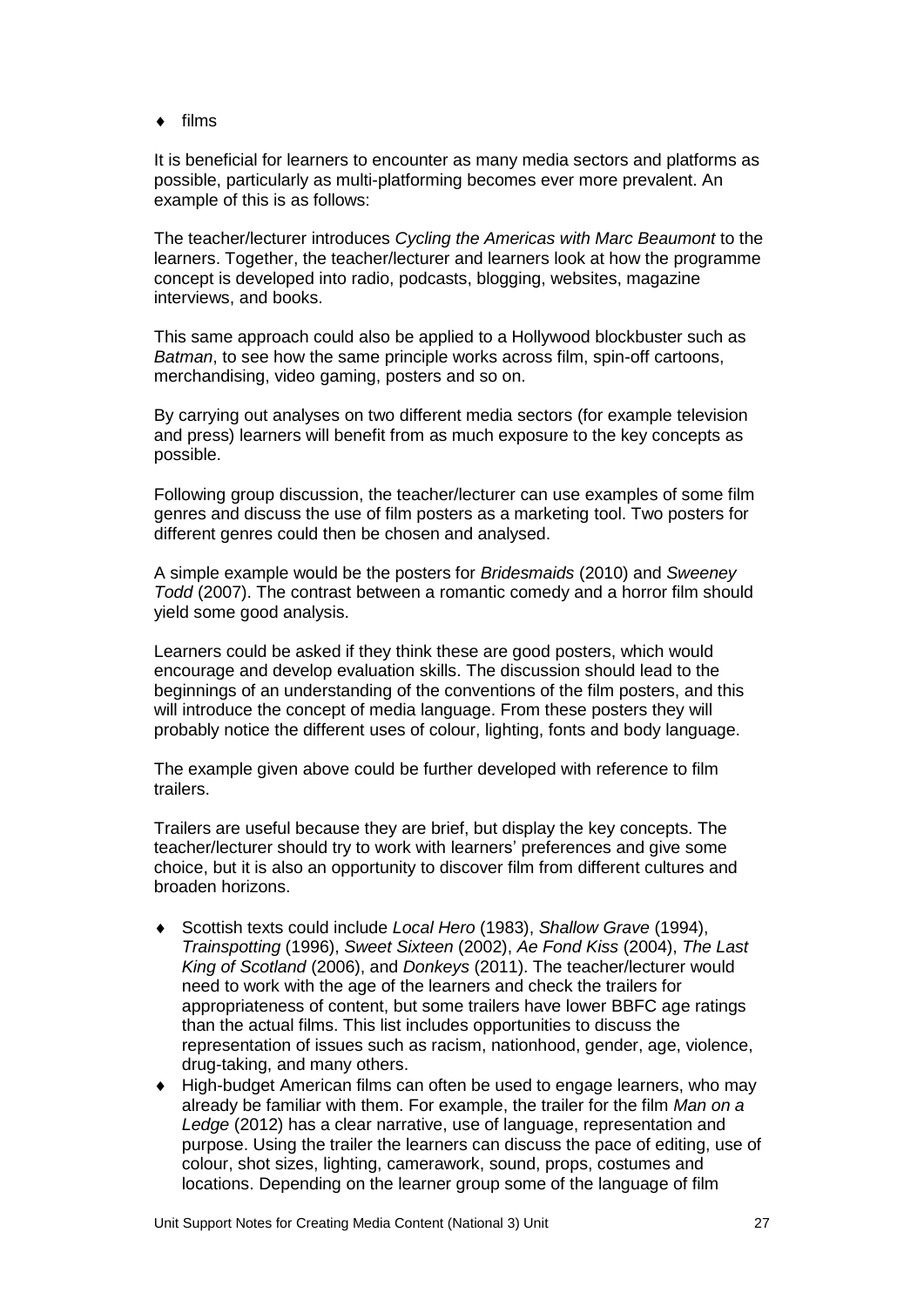analysis could be introduced, such as mis-en-scene or diegetic sound, which can aid progression to National 4.

 The teacher/lecturer can show learners film clips from many different genres, such as science fiction, gangster, social realist, romantic comedy, thriller, western, drama etc. The learners should begin to pick up on the idea of generic conventions and an understanding of the form of feature film. The films picked will encourage discussion on the contexts involved and the institutions behind them. For example, they may discuss the effect of budget on a text and how artistic freedom can be affected.

The sector of advertising also presents many opportunities for the analysis of media content. The teacher/lecturer could pick a particular product type and look at the history of that type. Soap powder ads are interesting to look at because of their representation of gender. The discussion of stereotyping is to be encouraged, and advertising is a useful sector in looking at representations of race, nationhood, gender, age and disability. This will promote an inclusive view of society.

Language, representation and purpose are very simple to analyse in advertisements and, in evaluating their effectiveness, learners are learning how to evaluate their own efforts when it comes to creating media content.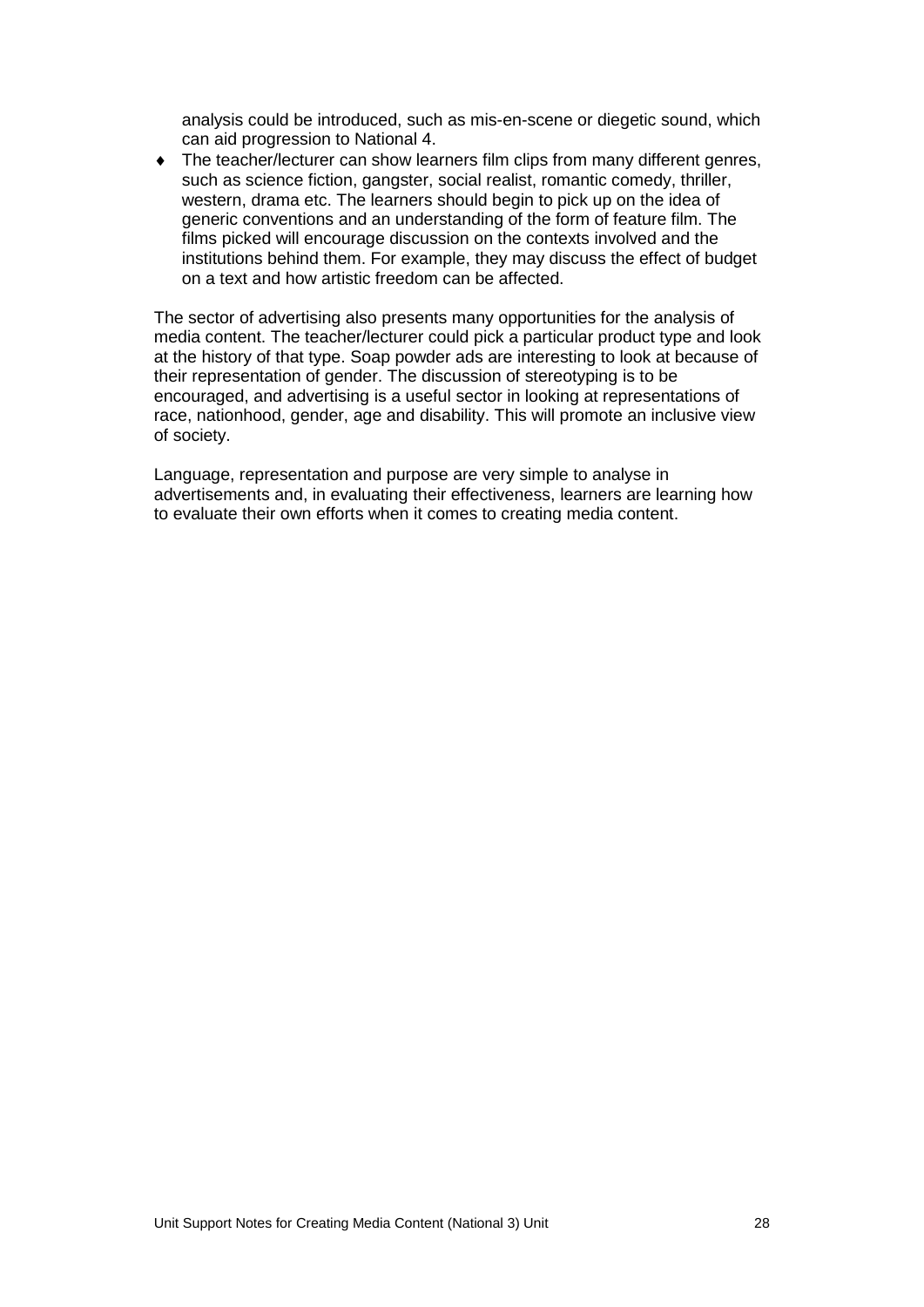## <span id="page-30-0"></span>**Approaches to assessment**

Assessment evidence can take any appropriate form. Assessors should use their professional judgement, subject knowledge and experience, and understanding of their learners, to determine the most appropriate ways to generate evidence and the conditions and contexts in which they are used.

Approaches to the assessment of Units when they form part of a Course may differ from approaches to assessing the same Unit when it is not being delivered as part of a Course. Where Units are delivered on a freestanding basis, teachers/lecturers will have more flexibility to develop approaches to delivering and assessing the Units.

Evidence for this Unit is likely to include a combination of written, oral and/or recorded evidence. The work can be presented for assessment in a variety of formats depending on the preferences of centres and learners, as long as this covers all essential requirements for the Unit.

The Assessment Standards can be achieved over a number of different occasions, and with reference to a single example of media content, or a number of different examples.

Accurate, regular feedback as part of learning and teaching will help learners prepare for assessment. Some assessment evidence will occur naturally from the group work that learners engage in when analysing media content.

| <b>Assessment Standard</b>      | Suggested approach to<br>learning and teaching                                                                                                                                                                                                            | <b>Suggested approach to</b><br>assessment and<br>gathering evidence                                                                                                                                                                                                                                                                                                                                         |
|---------------------------------|-----------------------------------------------------------------------------------------------------------------------------------------------------------------------------------------------------------------------------------------------------------|--------------------------------------------------------------------------------------------------------------------------------------------------------------------------------------------------------------------------------------------------------------------------------------------------------------------------------------------------------------------------------------------------------------|
| 1.1 Describing media<br>content | This could be covered in<br>the analytical tasks on<br>simple broadcast<br>advertisements, posters<br>and film trailers outlined<br>above.<br>Learners could use the<br>concepts and terminology<br>relevant to the particular<br>medium, form and genre. | This could be assessed<br>by the use of simple<br>restricted response<br>questions such as 'What<br>is the genre of this film<br>trailer?' 'How do you<br>know?' Some of the<br>learners may be keen to<br>try a simple unseen<br>exercise where they<br>encounter new media<br>content and analyse it in<br>terms of the key<br>concepts. Annotations<br>made on a print<br>advertisement could be<br>kept. |

The following table suggests some approaches to learning, teaching and assessment. Other approaches are possible.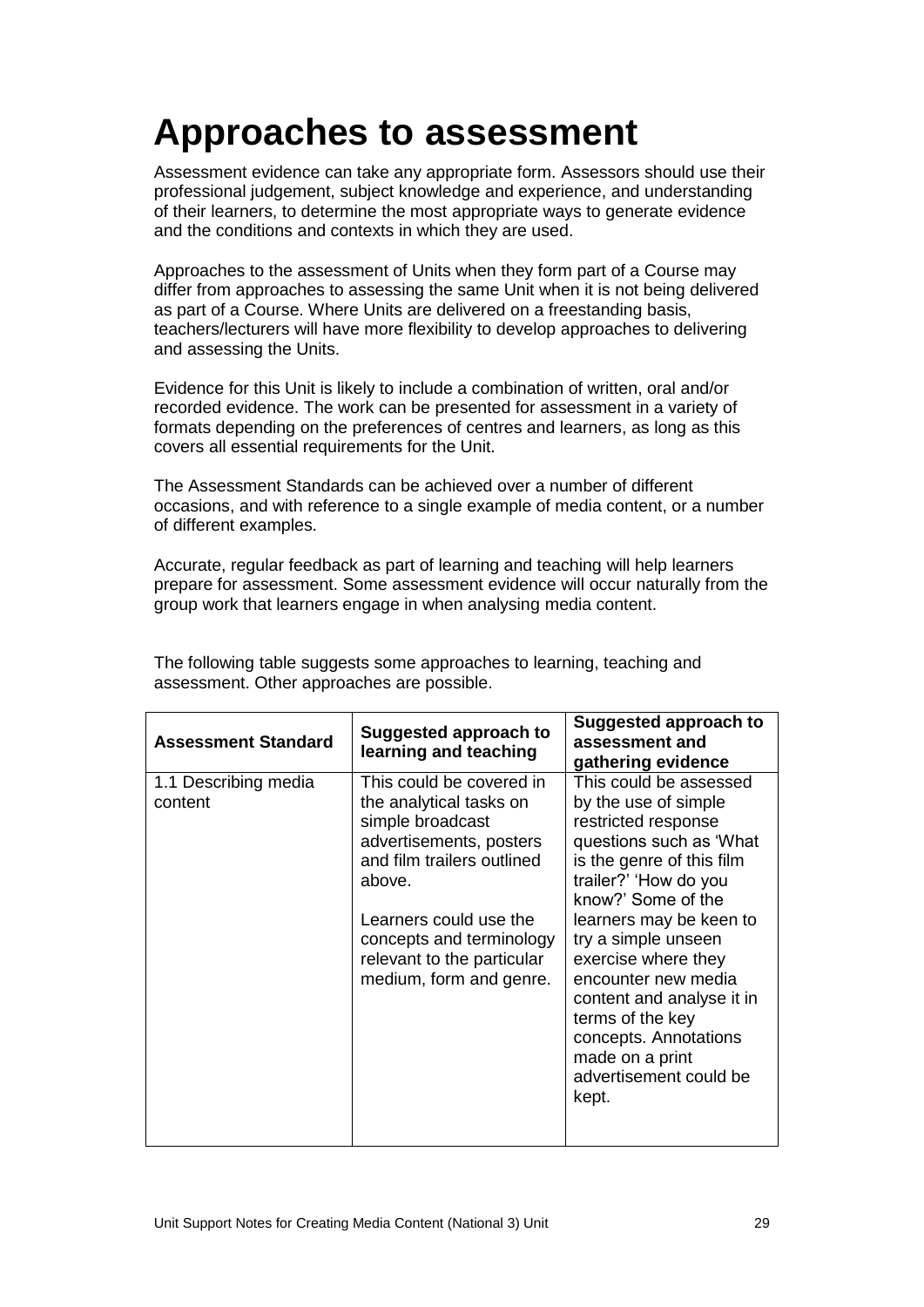| 1.2 Describing media<br>contexts                                              | The learners should be<br>encouraged to consider<br>the institutional<br>background of all the<br>content they analyse, and<br>taught to think about the<br>Representations and why<br>they have been selected<br>to appeal to different<br>audiences.                                          | They could be given<br>some magazine<br>advertisements with clear<br>target audiences for<br>products such as age-<br>defying products for<br>women, aftershave for<br>men. They could be given<br>some simple questions<br>on what these posters<br>suggest and why they<br>have been created. The<br>issue of stereotyping<br>might be discussed.                              |
|-------------------------------------------------------------------------------|-------------------------------------------------------------------------------------------------------------------------------------------------------------------------------------------------------------------------------------------------------------------------------------------------|----------------------------------------------------------------------------------------------------------------------------------------------------------------------------------------------------------------------------------------------------------------------------------------------------------------------------------------------------------------------------------|
| 1.3 Identifying the<br>relationship<br>between media<br>content and context   | Learners show<br>knowledge of the<br>relationship between the<br>example of media content<br>and the context this is<br>situated in.                                                                                                                                                            | Learners could show<br>understanding of the<br>relationship between an<br>advert and the<br>advertising industry by<br>identifying an advertising<br>control and describing<br>how it affected the<br>content.                                                                                                                                                                   |
| 1.4 Applying knowledge<br>of the relevant key<br>aspects of media<br>literacy | These should arise<br>naturally from discussion<br>of the various simple<br>media content. The<br>learners should be taught<br>to realise that some of the<br>concepts work across<br>different media, for<br>example representation in<br>posters, television<br>programmes and<br>newspapers. | Learners can write up the<br>analyses that they have<br>completed in a logbook,<br>using a variety of writing<br>and images.<br>This logbook could be<br>used for the duration of<br>the Course and include<br>many responses to the<br>media they encounter.<br>Alternatively, learners<br>might create display<br>material, give a<br>presentation or engage in<br>discussion. |

### **Developing skills for learning, skills for life and skills for work**

Information about developing skills for learning, skills for life and skills for work in this Unit is given in the relevant Course Support Notes.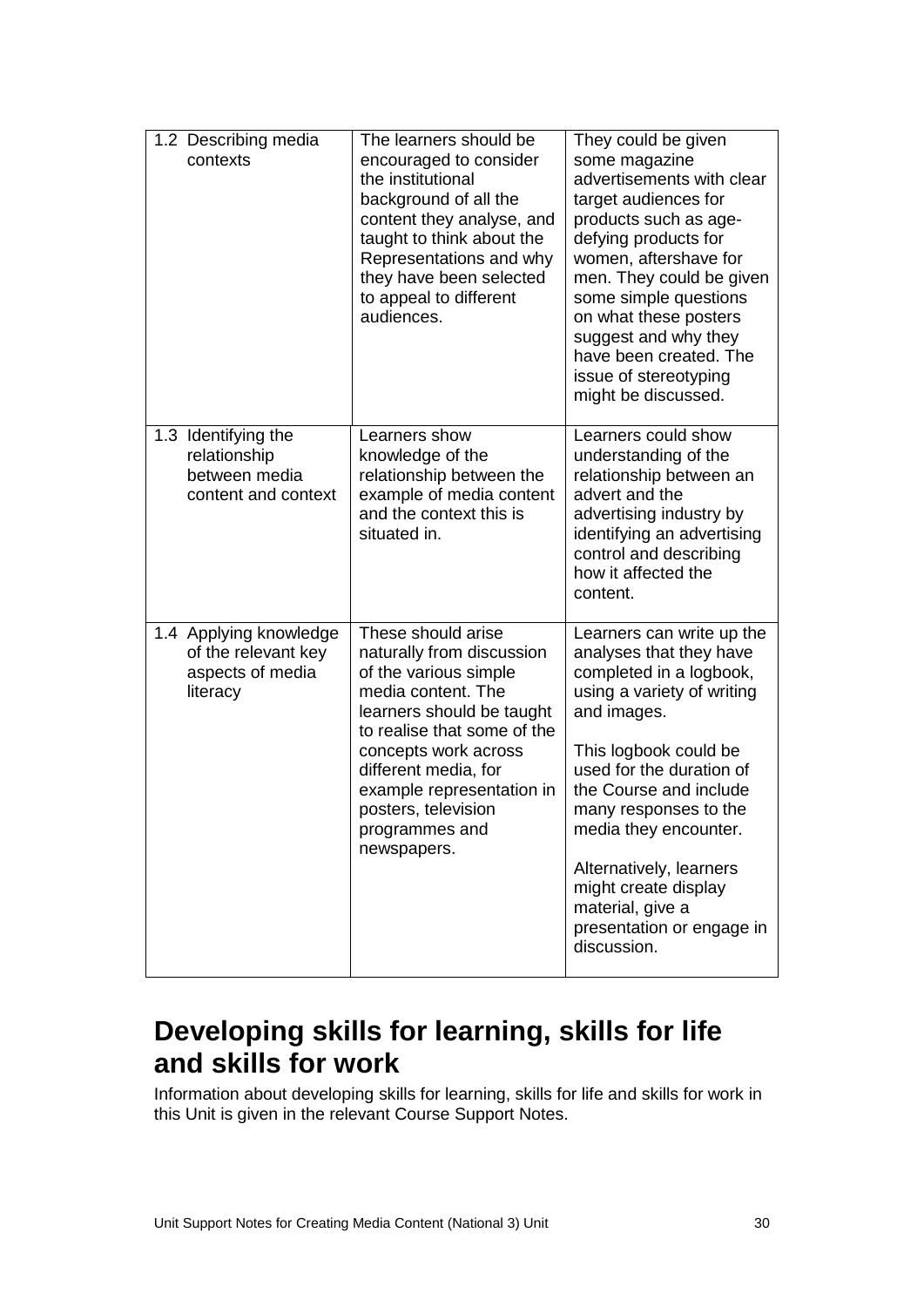## <span id="page-32-0"></span>**Equality and inclusion**

It is recognised that centres have their own duties under equality and other legislation and policy initiatives. The guidance given in these *Course Support Notes* is designed to sit alongside these duties but is specific to the delivery and assessment of the Course.

It is important that centres are aware of and understand SQA's assessment arrangements for disabled learners, and those with additional support needs, when making requests for adjustments to published assessment arrangements. Centres will find more guidance on this in the series of publications on Assessment Arrangements on SQA's website: [www.sqa.org.uk/sqa//14977.html.](http://www.sqa.org.uk/sqa/14977.html)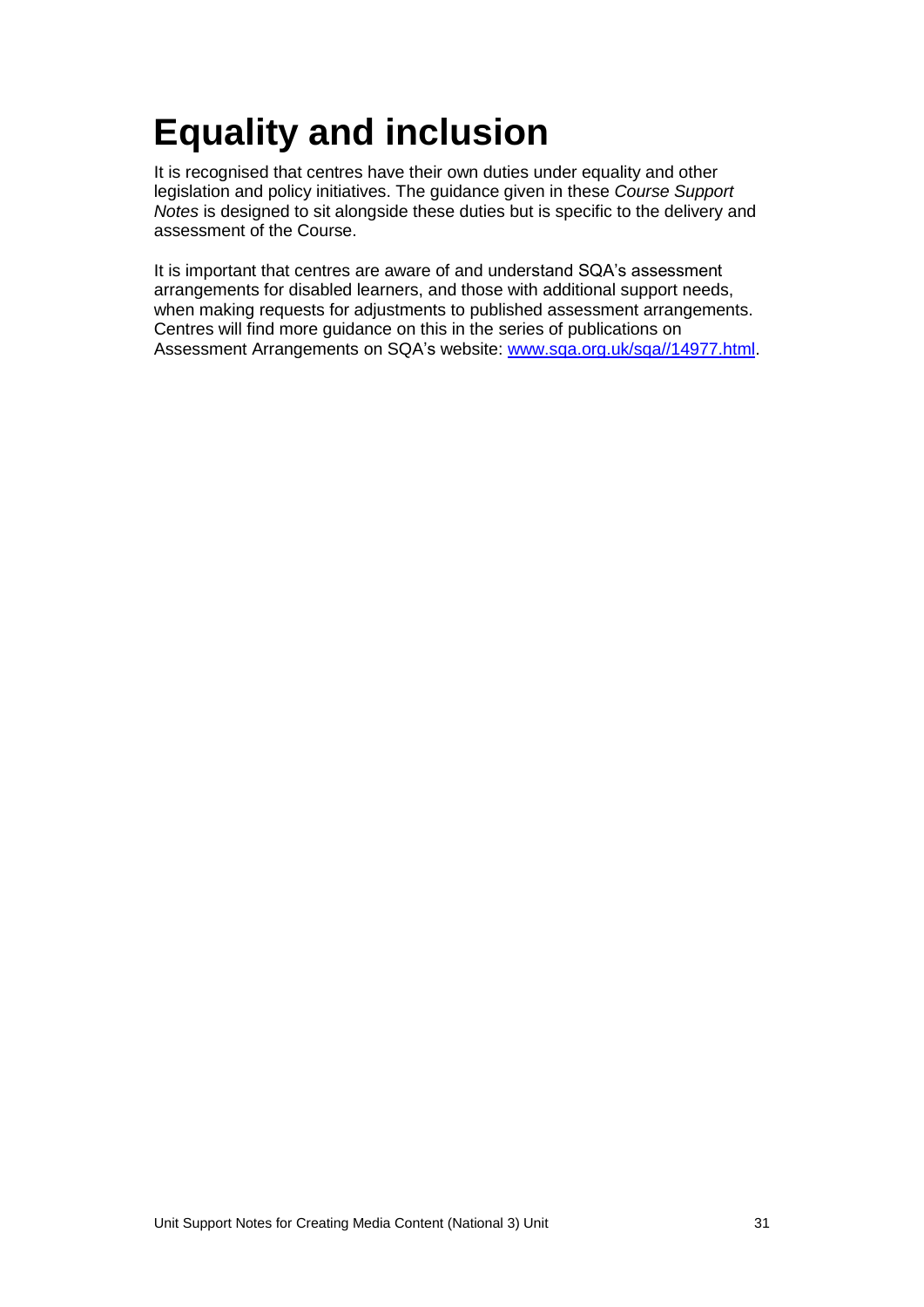## <span id="page-33-0"></span>**Appendix 1: Reference documents**

The following reference documents will provide useful information and background.

- Assessment Arrangements (for disabled learners and/or those with additional support needs) — various publications on SQA's website: <http://www.sqa.org.uk/sqa/14976.html>
- [Building the Curriculum 4: Skills for learning, skills for life and skills for work](http://www.ltscotland.org.uk/buildingyourcurriculum/policycontext/btc/btc4.asp)
- [Building the Curriculum 5: A framework for assessment](http://www.ltscotland.org.uk/buildingyourcurriculum/policycontext/btc/btc5.asp)
- [Course Specifications](http://www.sqa.org.uk/sqa/46327.2947.html)
- [Design Principles for National Courses](http://www.sqa.org.uk/sqa/42135.2629.html)
- *[Guide to Assessment \(June 2008\)](http://www.sqa.org.uk/files_ccc/25GuideToAssessment.pdf)*
- **[Overview of Qualification Reports](http://www.sqa.org.uk/sqa/42467.2792.html)**
- *Principles and practice papers for curriculum areas*
- *Research Report 4 — Less is More: Good Practice in Reducing Assessment Time*
- *Coursework Authenticity — a Guide for Teachers and Lecturers*
- [SCQF Handbook: User Guide](http://www.scqf.org.uk/Resources) *(published 2009)* and SCQF level descriptors (to be reviewed during 2011 to 2012): [www.sqa.org.uk/sqa/4595.html](http://www.sqa.org.uk/sqa/4595.html)
- [SQA Skills Framework: Skills for Learning, Skills for Life and Skills for Work](http://www.sqa.org.uk/sqa/45395.html)
- Skills for Learning, [Skills for Life and Skills for Work: Using the Curriculum](http://www.sqa.org.uk/sqa/45395.html)  [Tool](http://www.sqa.org.uk/sqa/45395.html)
- ◆ SQA Guidelines on e-assessment for Schools
- SQA Guidelines on Online Assessment for Further Education
- ◆ SQA e-assessment web page: [www.sqa.org.uk/sqa/5606.html](http://www.sqa.org.uk/sqa/5606.html)